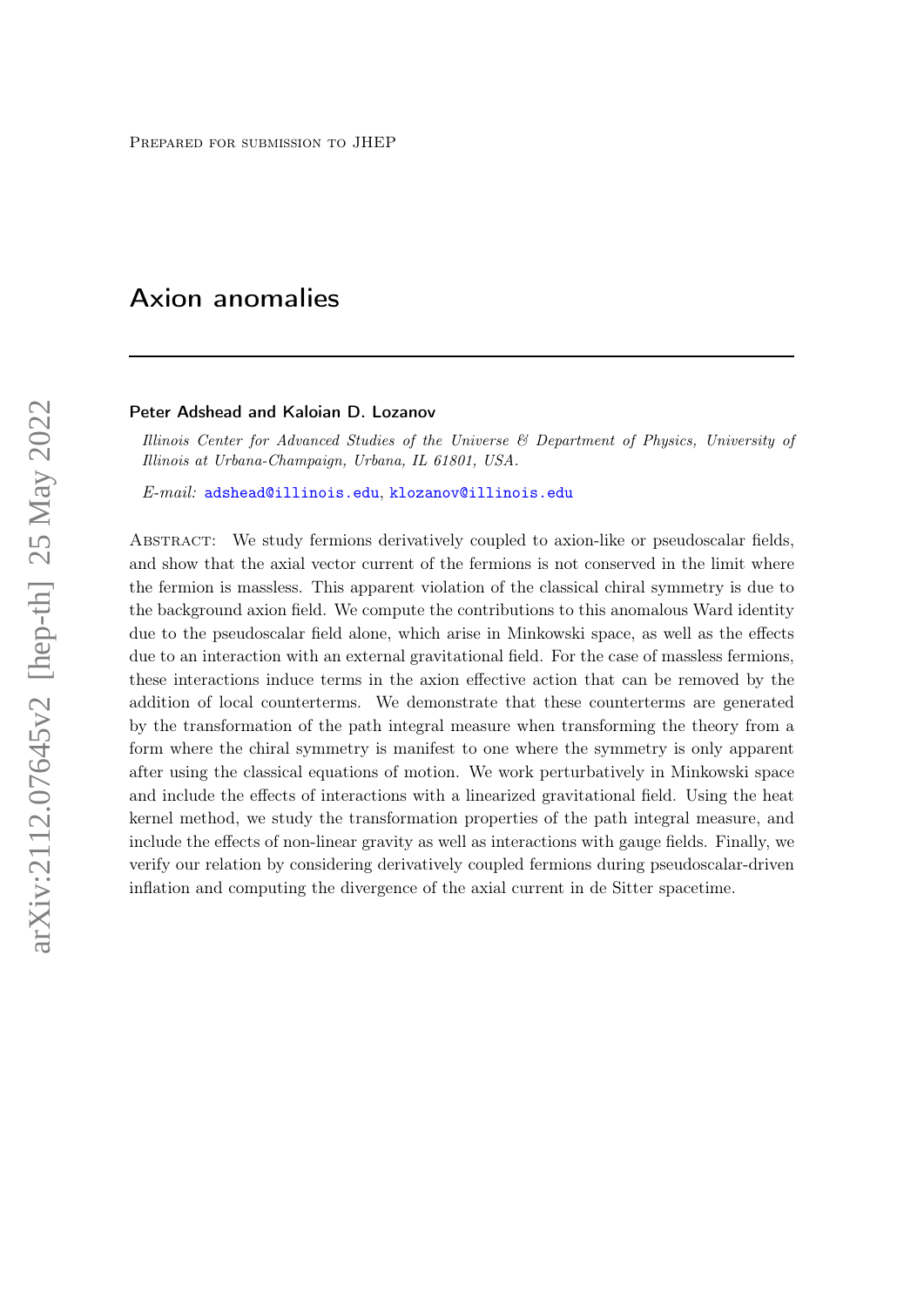# Contents

| $\mathbf{1}$   | Introduction                                                   |                                                       | $\mathbf{1}$            |
|----------------|----------------------------------------------------------------|-------------------------------------------------------|-------------------------|
| $\bf{2}$       | Anomalous Ward identities in Minkowski space                   |                                                       | $\overline{\mathbf{4}}$ |
|                | 2.1                                                            | One-axion processes                                   | $\overline{5}$          |
|                | 2.2                                                            | Three-axion processes                                 | $\boldsymbol{6}$        |
|                | 2.3                                                            | Total perturbative Minkowski result                   | $\overline{7}$          |
| 3              | Perturbative gravitational corrections                         |                                                       | 8                       |
|                | 3.1                                                            | Fermions in a linearized external gravitational field | 8                       |
|                | 3.2                                                            | One-vertex terms                                      | 9                       |
|                | 3.3                                                            | Two-vertex terms                                      | 10                      |
|                | 3.4                                                            | Total perturbed Minkowski result                      | 11                      |
| $\overline{4}$ | Axion anomalies in de Sitter space                             |                                                       | 12                      |
|                | 4.1                                                            | Fermions during pseudoscalar-driven inflation         | 12                      |
|                | 4.2                                                            | Pauli-Villars regularization                          | 14                      |
|                | 4.3                                                            | Adiabatic regularization                              | 15                      |
| $\bf{5}$       | Transformation of the path integral measure                    |                                                       | 16                      |
|                | 5.1                                                            | Preliminaries                                         | 16                      |
|                | 5.2                                                            | Momentum space                                        | 18                      |
|                | 5.3                                                            | Heat kernel approach                                  | 19                      |
|                | 5.4                                                            | Jacobian terms in the Lagrangian                      | 20                      |
| 6              | Backreaction and equivalence of the formulations               |                                                       | 21                      |
| $\overline{7}$ | Summary and conclusions                                        |                                                       | 23                      |
|                | A Adiabatic solutions to the Dirac equation in de Sitter<br>24 |                                                       |                         |

## <span id="page-1-0"></span>1 Introduction

Anomalies in quantum field theories have a long history. Most famously, Adler, Jackiw and Bell showed that the axial current is anomalous in quantum electrodynamics due to the triangle diagram [\[1,](#page-26-0) [2\]](#page-26-1), and that this process gives the correct observed lifetime for the decay of the neutral pion to two photons,  $\pi^0 \to 2\gamma$ . Adler and Bardeen later showed that the perturbative result from the triangle diagram was one-loop exact [\[3\]](#page-26-2). More generally, Bardeen showed that the axial current generally has anomalous Ward identities due to couplings to scalar, pseudo-scalar, vector and axial-vector fields [\[4\]](#page-26-3). He showed that only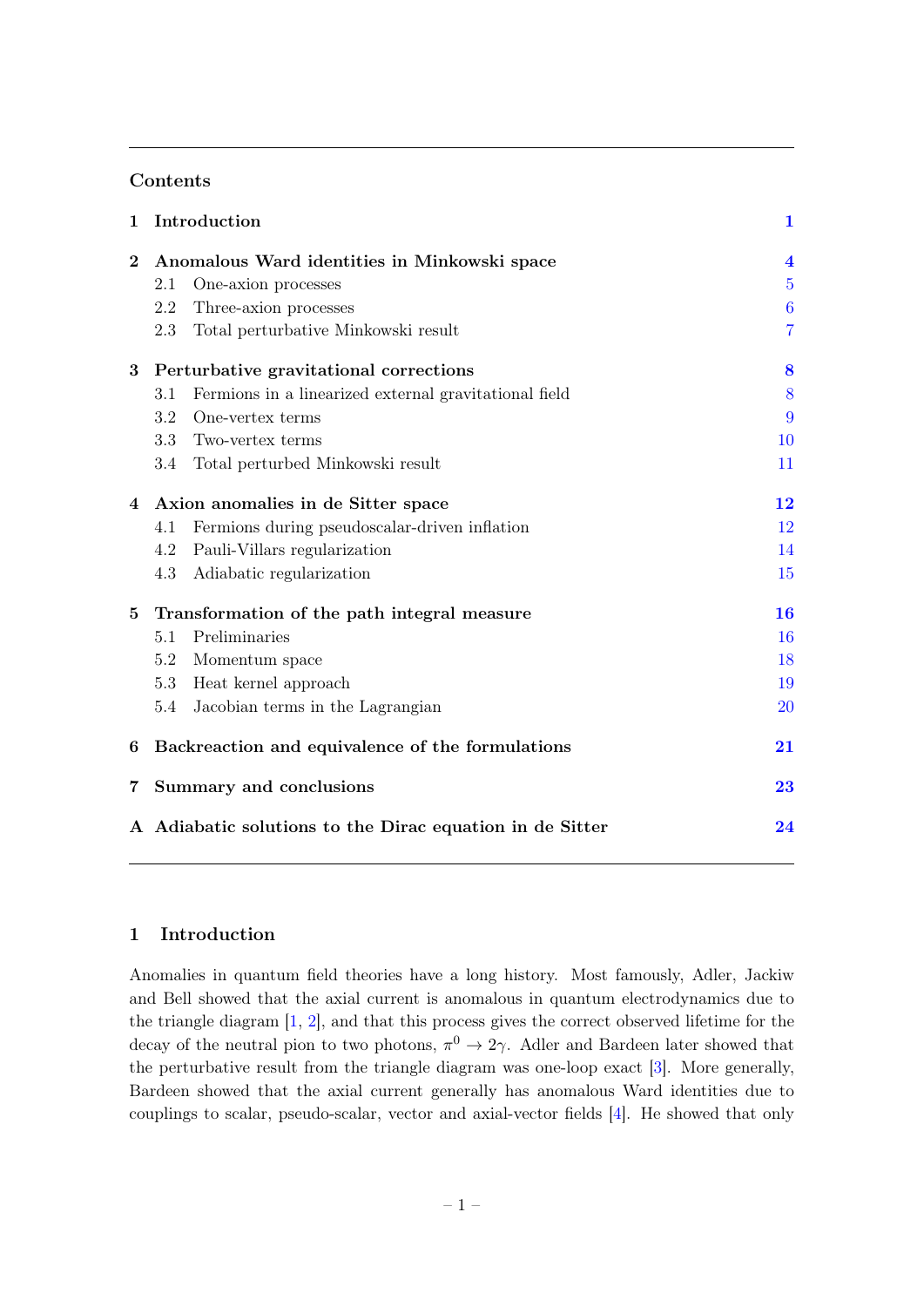those anomalies that have abnormal parity—those corresponding to the vector fields—are essential and cannot be removed via counterterms without spoiling the gauge symmetry. Fujikawa later demonstrated that anomalies arise due to the transformation properties of the measure of the path integral [\[5,](#page-26-4) [6\]](#page-26-5). In particular, Fujikawa elegantly showed that anomalies arise when symmetries of the classical action are not respected by the path integral measure. The anomaly has been further verified by solving the fermion equation of motion in an Abelian [\[7\]](#page-26-6) and a non-Abelian [\[8\]](#page-26-7) gauge field background. Gravitational corrections to the partially conserved axial current (PCAC) were considered by Kimura in Ref. [\[9\]](#page-26-8), and by Salam and Delbourgo in Refs. [\[10,](#page-26-9) [11\]](#page-26-10), while Witten and Alvarez-Gaume studied gravitational anomalies more generally in Ref. [\[12\]](#page-26-11). The gravitational anomaly in the standard model lepton current has been considered as a possible source of the matter-antimatter asymmetry [\[13,](#page-26-12) [14\]](#page-26-13). Violation of the  $B+L$  number also occurs through the chiral non-Abelian anomaly during electroweak sphaleron processes [\[15\]](#page-26-14), and is a key component of many mechanisms that generate the baryon asymmetry in the early Universe [\[16\]](#page-26-15).

In this paper, motivated by theories of the early Universe containing axion fields with classical vacuum expectation values interacting with fermions [\[17–](#page-26-16)[33\]](#page-27-0), we revisit anomalous Ward identities due to axion or pseudoscalar interactions.

We consider the theory of a single generation of Dirac fermions interacting with a pseudoscalar or axion-like field described by the action

$$
S \equiv S_{\phi} + S_{f} = \int d^{4}x \sqrt{-g} \left[ \frac{1}{2} (\partial \phi)^{2} - V(\phi) + i \bar{\psi} \gamma^{\mu} D_{\mu} \psi - m \bar{\psi} e^{2i \gamma_{5} \phi/f} \psi \right]. \tag{1.1}
$$

We assume the axion-like field has a potential due to some unspecified symmetry breaking. Here,  $D_{\mu}$  is the covariant derivative,  $D_{\mu} = \partial_{\mu} + \omega_{ab} \Sigma^{ab} + igA_{\mu}$ , where  $A_{\mu}$  is a gauge field,  $\omega_{ab}$  is the spin connection, and  $\Sigma^{ab}$  are the generators of the Lorentz group.

Under axial or chiral rotations of the fermion

<span id="page-2-3"></span><span id="page-2-1"></span><span id="page-2-0"></span>
$$
\psi \to \chi = e^{i\gamma_5 \alpha(x)} \psi,\tag{1.2}
$$

the (classical) fermion action transforms to

$$
S_f = \int d^4x \sqrt{-g} \Big[ i\gamma^\mu D_\mu \chi - m\bar{\chi}\chi + \frac{\partial_\mu \phi}{f} \bar{\chi}\gamma^\mu \gamma_5 \chi \Big] , \qquad (1.3)
$$

provided we set  $\alpha = \phi/f$ .

If the fermion is massless  $m = 0$ , notice that the interaction between the fermion and the axion in eq.  $(1.1)$  is removed. This observation implies that the massless limit of the theory in eq. [\(1.3\)](#page-2-1) should not exhibit any effects of the axion-fermion interaction. It is tempting to show this by integrating the interaction in eq. [\(1.3\)](#page-2-1) by parts, and using the classical equations of motion

<span id="page-2-2"></span>
$$
\partial_{\mu}j_{5}^{\mu} \equiv \partial_{\mu}(\bar{\chi}\gamma^{\mu}\gamma_{5}\chi) = 2im\bar{\chi}\gamma_{5}\chi , \qquad (1.4)
$$

to make this manifest. In the limit  $m \to 0$ , eq. [\(1.4\)](#page-2-2) is the conservation law associated with the axial transformation in eq.  $(1.2)$  which is a symmetry of the classical action in this limit.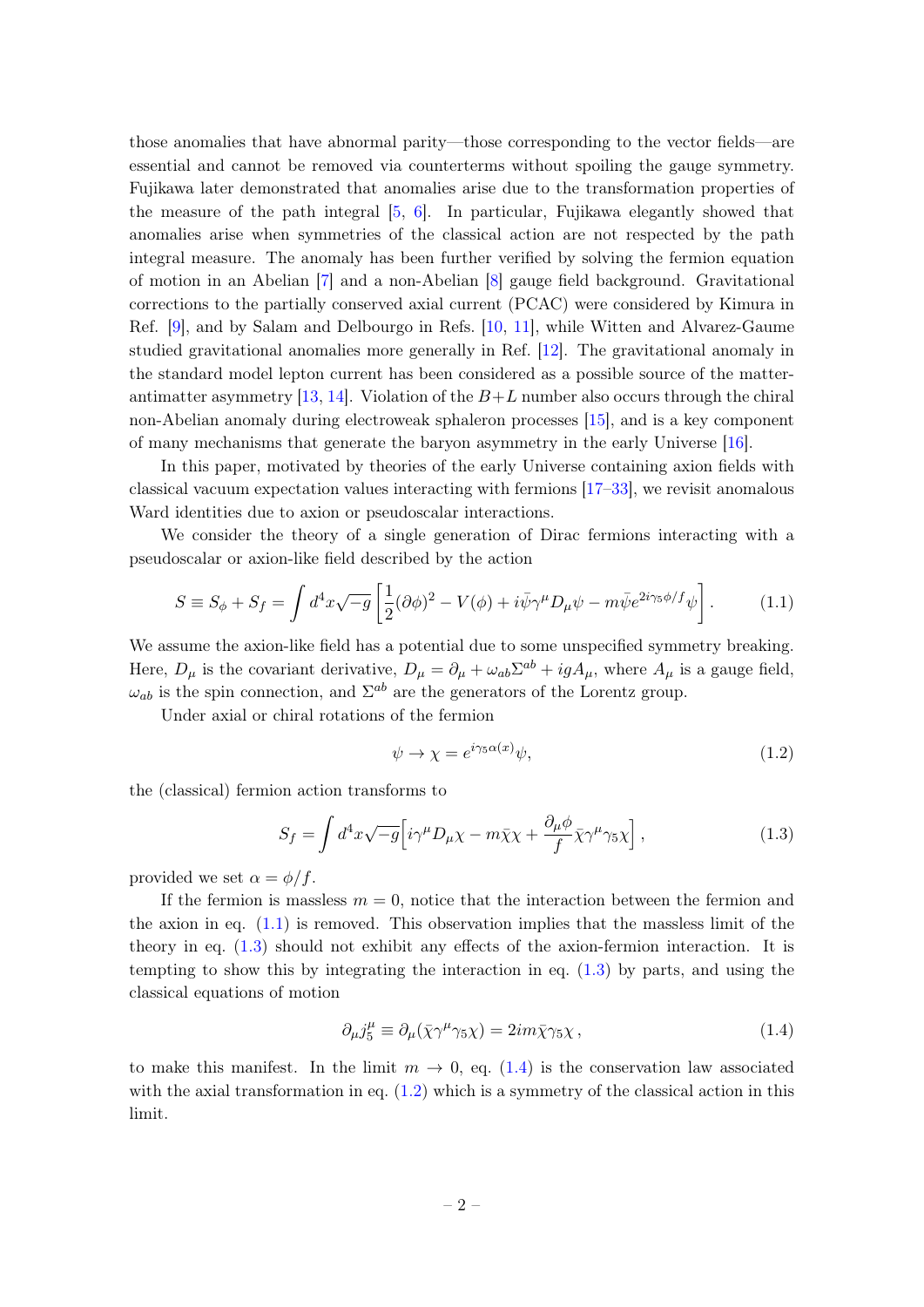In the quantum theory, the situation is more complicated. In the presence of a gauge field, or a gravitational field, the axial current is no longer conserved due to the anomaly. The divergence of the axial current due to the Adler-Jackiw-Bell [\[1,](#page-26-0) [2\]](#page-26-1) and gravitational anomalies [\[10,](#page-26-9) [12\]](#page-26-11), reads

<span id="page-3-0"></span>
$$
\langle \nabla_{\mu} j_{5}^{\mu}(x) \rangle = -\frac{1}{16\pi^{2}} \epsilon^{\mu\nu\alpha\beta} F_{\mu\nu} F_{\alpha\beta} + \frac{1}{384\pi^{2}} \epsilon^{\mu\nu\alpha\beta} R^{\rho\sigma}{}_{\mu\nu} R_{\rho\sigma\alpha\beta} \,. \tag{1.5}
$$

In the massless limit, this anomaly means that fermion mediated axion interactions with gauge fields and gravitons are non-vanishing when computed using the theory in eq. [\(1.3\)](#page-2-1), in contrast to the expectation from the theory in eq.  $(1.1)$ . However, the theories in eqs.  $(1.1)$ and [\(1.3\)](#page-2-1) are still equivalent once one takes into account the Jacobian factor in the path integral measure for the transformation that takes eq.  $(1.1)$  into eq.  $(1.3)$ . In particular, a rotation by  $\alpha = \phi/f$  leads to the additional contributions to the action

$$
\Delta \mathcal{L}_{\text{jac}} = \frac{\phi}{16\pi^2 f} \epsilon^{\mu\nu\alpha\beta} F_{\mu\nu} F_{\alpha\beta} - \frac{\phi}{384\pi^2 f} \epsilon^{\mu\nu\alpha\beta} R^{\rho\sigma}{}_{\mu\nu} R_{\rho\sigma\alpha\beta}.
$$
 (1.6)

These additional interactions precisely cancel the effects of the anomaly in the axial current (for a recent discussion, see [\[34\]](#page-27-1)).

The purpose of this paper is to demonstrate that in the presence of the axion field, the conservation law in eq.  $(1.4)$  contains additional anomalous terms in the quantum mechanical theory. These "naively anomalous" additional terms were pointed out by Bardeen in Ref. [\[4\]](#page-26-3), however, we also demonstrate that further anomalies involving the axion appear in the theory when it is coupled to gravity. In particular, we demonstrate that, as well as the usual anomalies associated with gauge fields and gravity (in eq.  $(1.5)$ ), eq.  $(1.4)$ receives contributions from the axion, as well as mixed contributions from the axion and the gravitational field. The final renormalized result in the quantum theory for the theory in eq. [\(1.3\)](#page-2-1) when  $m \rightarrow 0$  is (see eq. [\(5.32\)](#page-20-1))

<span id="page-3-1"></span>
$$
\langle \nabla_{\mu} j_{5}^{\mu}(x) \rangle = -\frac{\Box^{2} \phi}{12\pi^{2} f} - \frac{\nabla_{\mu} \left( G^{\mu\nu} \partial_{\nu} \phi \right)}{12\pi^{2} f} + \frac{1}{3\pi^{2}} \nabla_{\mu} \left( \frac{\partial^{\mu} \phi}{f} \frac{\partial_{\nu} \phi}{f} \frac{\partial^{\nu} \phi}{f} \right) -\frac{1}{16\pi^{2}} \epsilon^{\mu\nu\alpha\beta} F_{\mu\nu} F_{\alpha\beta} + \frac{1}{384\pi^{2}} \epsilon^{\mu\nu\alpha\beta} R^{\rho\sigma}{}_{\mu\nu} R_{\rho\sigma\alpha\beta} , \tag{1.7}
$$

In this expression  $G^{\mu\nu}$  is the Einstein tensor,  $R_{\rho\sigma\alpha\beta}$  is the Riemann tensor,  $\square = \nabla^{\alpha}\nabla_{\alpha}$ , and  $\nabla_{\alpha}$  is the covariant derivative. The terms on the right-hand side involving the axion are all total derivatives, and are purely local functions. They are a fermion one-loop effect and induce 2-, 3- and 4-point,  $\sim (\Box \phi/f)^2$ ,  $\sim G^{\mu\nu} \partial_\mu \phi \partial_\nu \phi/f^2$ ,  $\sim (\partial \phi/f)^4$ , interaction terms in the effective curved spacetime axion action.

The violation of the conservation law in eq.  $(1.7)$  in the quantum theory leads to the non-vanishing of fermion-mediated axion correlation functions in the massless limit. This is in contradiction with our expectations from the original theory, eq.  $(1.1)$ , where the fermions manifestly decouple from the axion when  $m \to 0$ .

In this paper, we demonstrate that, as in the case with the gauge and gravitational fields, the reconciliation of the two results comes from the fact that the path integral measure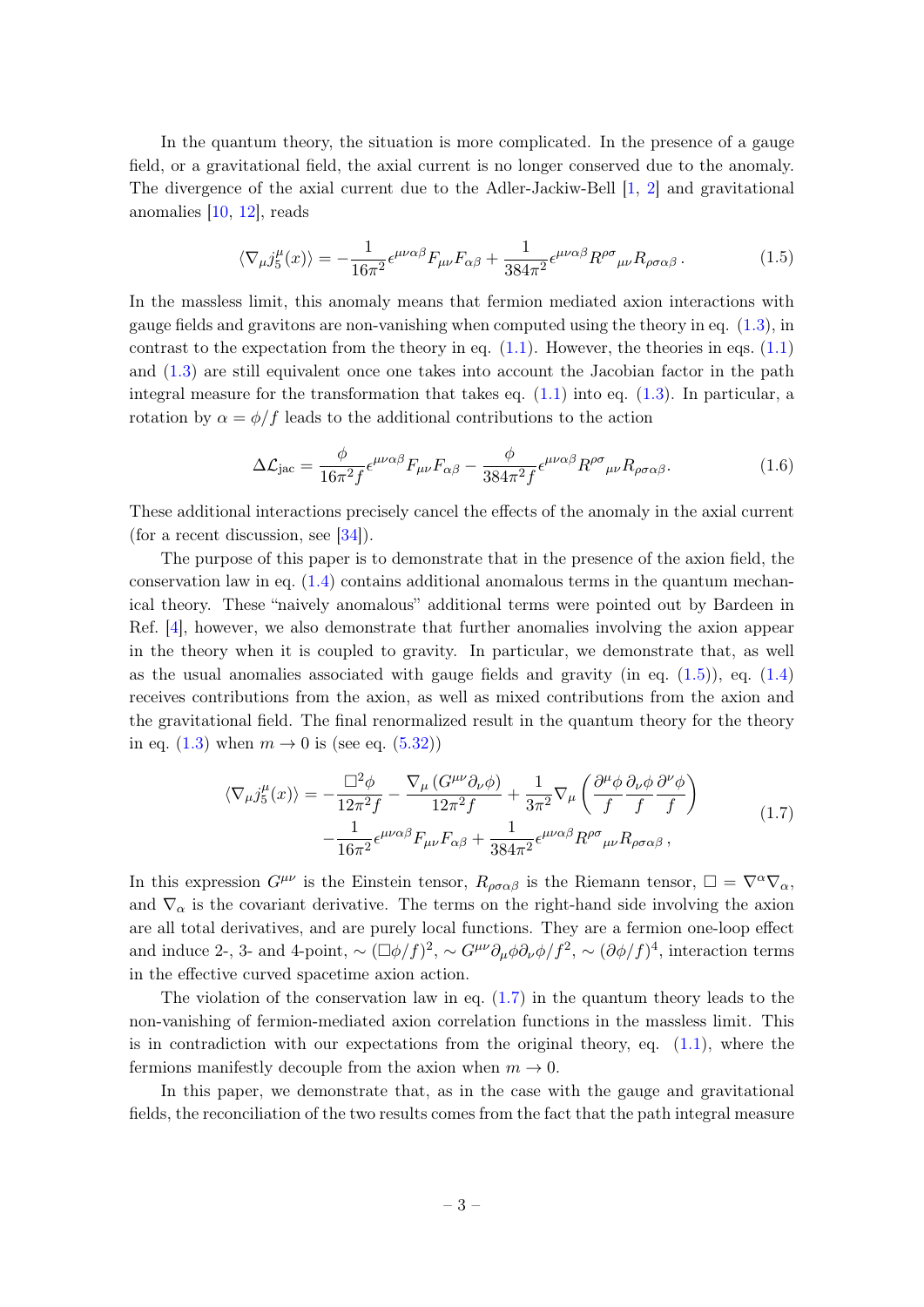is not invariant under the chiral rotation in eq.  $(1.2)$ . The Jacobian factor from this chiral rotation yields additional terms in eq. [\(1.3\)](#page-2-1), and reads

$$
\Delta \mathcal{L}_{\text{jac}} = \frac{1}{12\pi^2} \left[ \frac{1}{2} G^{\mu\nu} \frac{\partial_{\mu} \phi}{f} \frac{\partial_{\nu} \phi}{f} - \left( \frac{\partial \phi}{f} \right)^4 - \frac{1}{2} \left( \frac{\Box \phi}{f} \right)^2 \right] - \frac{\phi}{384\pi^2 f} \epsilon^{\mu\nu\alpha\beta} R^{\rho\sigma}{}_{\mu\nu} R_{\rho\sigma\alpha\beta} + \frac{\phi}{16\pi^2 f} \epsilon^{\mu\nu\alpha\beta} F_{\mu\nu} F_{\alpha\beta}.
$$
 (1.8)

On the one hand, when  $m \to 0$ , these Jacobian terms exactly cancel the interactions in the axion effective action induced by the anomaly. On the other hand, when  $m \to \infty$ ,  $\Delta \mathcal{L}_{\text{inc}}$ are the terms induced in the effective action from integrating out the fermion. The actions in eqs.  $(1.1)$  and  $(1.3)$  therefore describe the same physical theory, provided the latter is supplemented by the Jacobian terms coming from the non-invariance of the fermion path integral measure under chiral rotations in the axion background.

The rest of this paper is organized as follows. In section [2,](#page-4-0) we compute the perturbative contributions to the divergence of the axial vector current which lead to violations of eq. [\(1.4\)](#page-2-2), and in section [3](#page-8-0) we compute the perturbative gravitational corrections to the results from section [2.](#page-4-0) In section [4,](#page-12-0) we compute the divergence of the axial current for a Dirac fermion coupled to a slowly rolling pseudoscalar in a de Sitter background. We regularize the current using Pauli-Villars fields, as well as adiabatic subtraction, and verify the anomaly equation, including the gravitational contributions in both cases. In section [5,](#page-16-0) we show that the measure for the path integral is not invariant under chiral rotations of the fermion in the presence of the axion field. We compute the anomaly function that results from this rotation in two ways. The method in section [5.2](#page-18-0) expands the anomaly function in momentum space, and we reproduce the results from the perturbative calculations in Minkowski space from section [2.](#page-4-0) The second method in section [5.3,](#page-19-0) uses the heat kernel approach and includes the effects of background gravitational and gauge fields to reproduce, and go beyond the results from section [3.](#page-8-0) In section [6](#page-21-0) we show that the correlation functions for the axion field are the same in the  $\psi$  and  $\chi$  formulations, provided we account for the Jacobian terms associated with the chiral transformation relating the two. Finally, we conclude in section [7.](#page-23-0) Appendix [A](#page-24-0) outlines the adiabatic solutions used to regularize the de Sitter current in section [4.](#page-12-0)

## <span id="page-4-0"></span>2 Anomalous Ward identities in Minkowski space

We begin by considering perturbative processes in the theory in eq.  $(1.1)$  that lead to the quantum mechanical violation of the Ward identity that follows from eq.  $(1.4)$ . We ignore the gauge field in this section, focussing on pure axionic effects. As in the standard textbook treatment, we study the amplitude for the divergence of the axial-vector current to create external axions. The contributions to this process arise from matrix elements of two and four axial-vector vertices, to which are attached external axion lines. The processes are displayed in figure [1.](#page-5-1)

To evaluate the diagrams in figure [1,](#page-5-1) we use the Feynman rules and notational conventions from Peskin and Schroeder [\[35\]](#page-27-2). We need to supplement with the Feynman rule for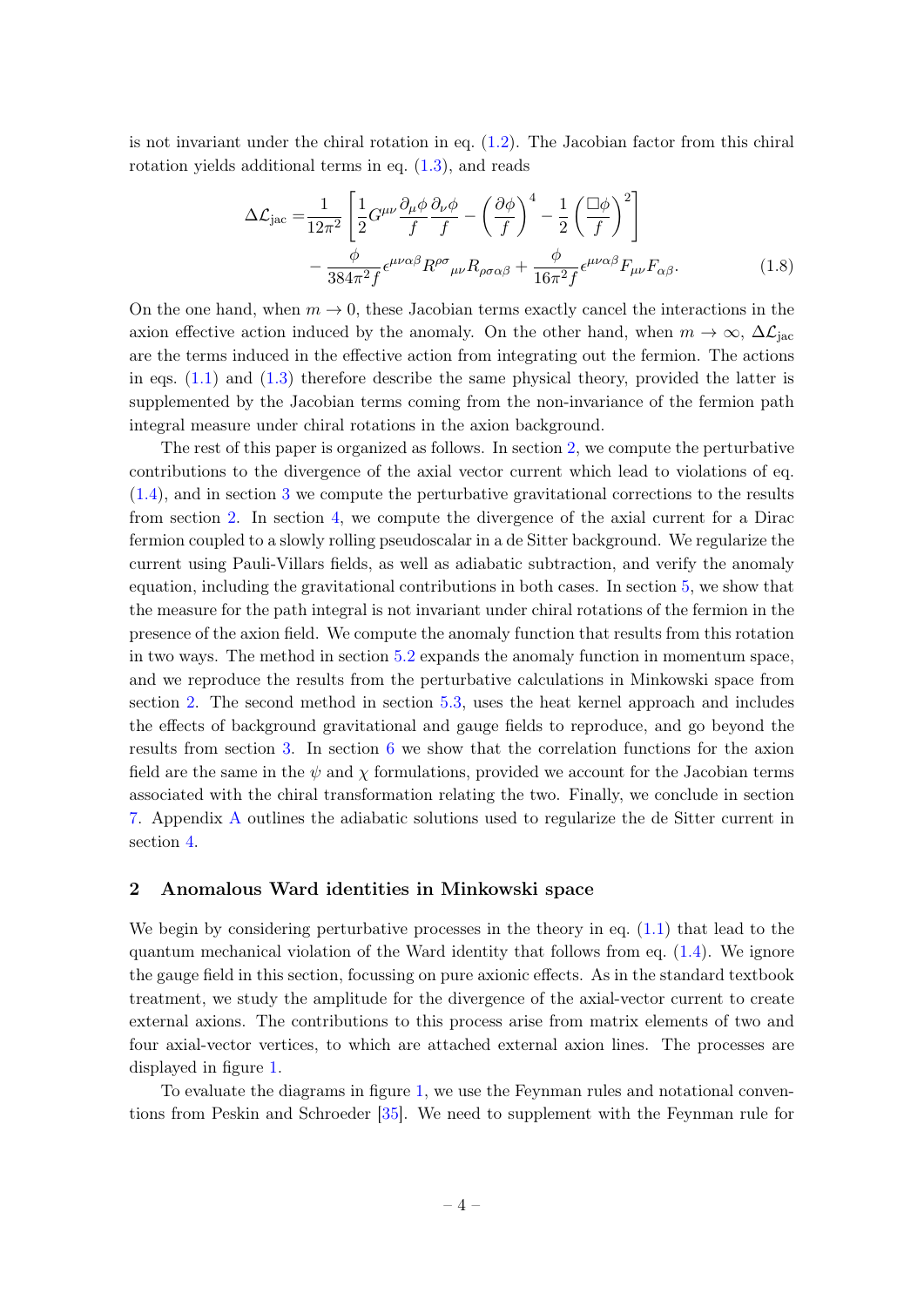

<span id="page-5-1"></span>Figure 1. Contributions to the divergence of the axial vector current due to emission of axion-like, or pseudoscalar particles.

the axion vertex, this is shown in figure [2.](#page-6-1) Every external axion line comes with a factor of  $\phi/f$ . We now compute each diagram in figure [1,](#page-5-1) however, we omit many details which are straightforward to reproduce using standard techniques.

## <span id="page-5-0"></span>2.1 One-axion processes

We begin with the first diagram in figure [1,](#page-5-1) which generates a matrix element for the vacuum to one axion processes

$$
\int d^4x e^{-iq \cdot x} \langle k|j_5^\mu(x)|0\rangle = (2\pi)^4 \delta^{(4)}(k-q) \mathcal{M}_1^\mu(k). \tag{2.1}
$$

The diagram corresponds to the integral

$$
\mathcal{M}_1^{\mu}(k) = -\int \frac{d^4l}{(2\pi)^4} \text{tr}\left[\gamma^{\mu}\gamma_5 \frac{i((l-k)+m)}{(l-k)^2 - m^2}(-\gamma_5 k)\frac{i(l+m)}{l^2 - m^2}\right].\tag{2.2}
$$

This integral is divergent and needs to be regularized. We regulate the integral by introducing a set of Pauli-Villars fields with masses  $M_i$  and compute

<span id="page-5-2"></span>
$$
\mathcal{M}_{1,\text{reg}}^{\mu}(k) = \mathcal{M}_1^{\mu}(k) + \sum_i c_i \mathcal{M}_{1,i}^{\mu}(k),\tag{2.3}
$$

where  $\mathcal{M}_{1,i}^{\mu}(k)$  is the amplitude in eq. [\(2.2\)](#page-5-2) with  $m \to M_i$ . To remove the divergences, we impose the conditions

$$
\sum_{i} c_i = -1, \quad \sum_{i} c_i M_i^2 = -m^2. \tag{2.4}
$$

We are ultimately interested in the divergence of the axial current, which is equivalent to dotting  $\mathcal{M}_{1,\mathrm{reg}}^{\mu}(k)$  with  $iq_{\mu}$ . Using the identity

$$
\oint \gamma_5 = (l - m)\gamma_5 + \gamma_5(l - k - m) + 2\gamma_5 m,\tag{2.5}
$$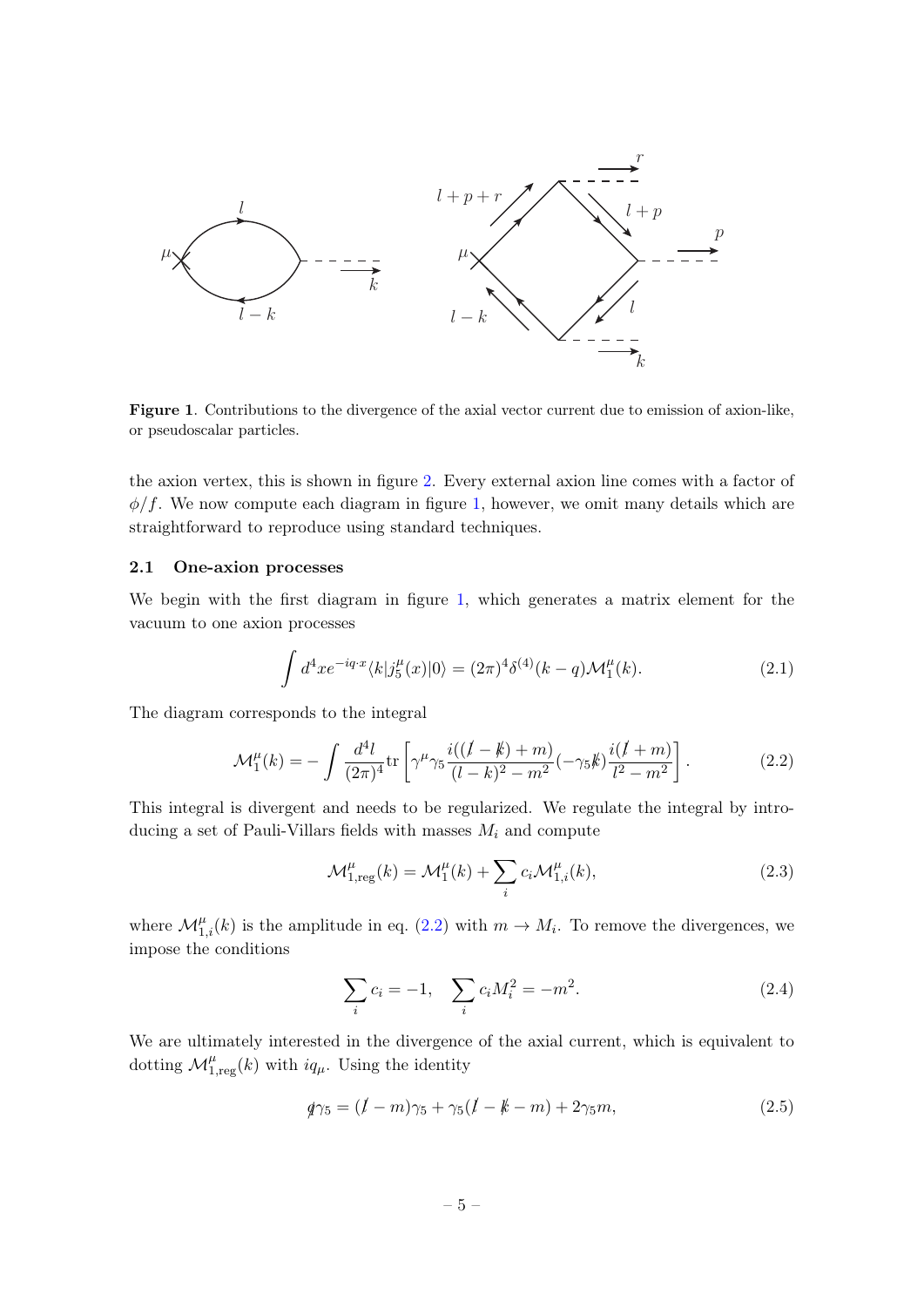<span id="page-6-2"></span>

<span id="page-6-1"></span>Figure 2. Feynman rule for pseudoscalar-fermion interaction vertex.

and relabeling the loop momenta we can eliminate one  $\gamma$ -matrix from the matrix element in eq.  $(2.2)$  to obtain

$$
iq_{\mu} \mathcal{M}_{1,\text{reg}}^{\mu}(k) = -i \int \frac{d^4l}{(2\pi)^4} \text{tr} \left[ 2m\gamma_5 \frac{(l-k+m)}{(l-k)^2 - m^2} \gamma_5 k \frac{l+m}{(l^2 - m^2)} + \sum_i c_i (m \to M_i) \right]. \tag{2.6}
$$

Evaluating the expression in eq. [\(2.6\)](#page-6-2) by the usual methods, and taking the limit  $m \to 0$ and  $M_i \to \infty$ , we get

$$
iq_{\mu} \mathcal{M}_{1, \text{reg}}^{\mu}(k) = -k^2 \frac{1}{2\pi^2} \left[ \sum_i c_i M_i^2 \log \left[ M_i^2 \right] + \frac{1}{6} k^2 \right], \tag{2.7}
$$

where this contribution arises purely from the regulator fields. This amplitude implies

$$
\langle k|\partial_{\mu}j_{5}^{\mu}(0)|0\rangle = \frac{1}{2\pi^{2}}\langle k|\left[\sum_{i}c_{i}M_{i}^{2}\log\left[M_{i}^{2}\right]\frac{\Box\phi(0)}{f} - \frac{1}{6}\frac{1}{f}\Box^{2}\phi(0)\right]|0\rangle. \tag{2.8}
$$

Note that this result is divergent as  $M_i \to \infty$ . However, the divergence can be absorbed without introducing a new counterterm by renormalizing of the axion kinetic term, leaving us with a finite new term proportional to  $\Box^2 \phi$ .

#### <span id="page-6-0"></span>2.2 Three-axion processes

We next consider the contribution from the right diagram in figure [1.](#page-5-1) This graph leads to an anomalous contribution to the divergence of the axial current given by

$$
\int d^4x e^{-iq \cdot x} \langle k, p, r | j_5^{\mu}(x) | 0 \rangle = (2\pi)^4 \delta^{(4)}(k+p+r-q) \mathcal{M}_3^{\mu}(k,p,r) \tag{2.9}
$$

where

$$
\mathcal{M}_{3}^{\mu} = \int \frac{d^{4}l}{(2\pi)^{4}} \text{tr}\left[\gamma^{\mu}\gamma_{5}\frac{i(l-k+m)}{(l-k)^{2}-m^{2}}\gamma_{5}\frac{\mu(l+m)}{(l^{2}-m^{2})}\gamma_{5}\frac{\mu(l+\cancel{p}+m)}{(l+p)^{2}-m^{2}}\gamma_{5}\frac{i(l+\cancel{p}+\cancel{r}+m)}{(l+p+r)^{2}-m^{2}}\right] + \text{perms}
$$
\n(2.10)

where 'perms' indicates diagrams obtained by exchanging pairs of external momenta. There are 6 diagrams in total. As above, we regularize by introducing Pauli-Villars fields,

$$
\mathcal{M}_{3,\text{reg}}^{\mu}(k,p,r) = \mathcal{M}_3^{\mu}(k,p,r) + \sum_{i} c_i \mathcal{M}_{3,i}^{\mu}(k,p,r). \tag{2.11}
$$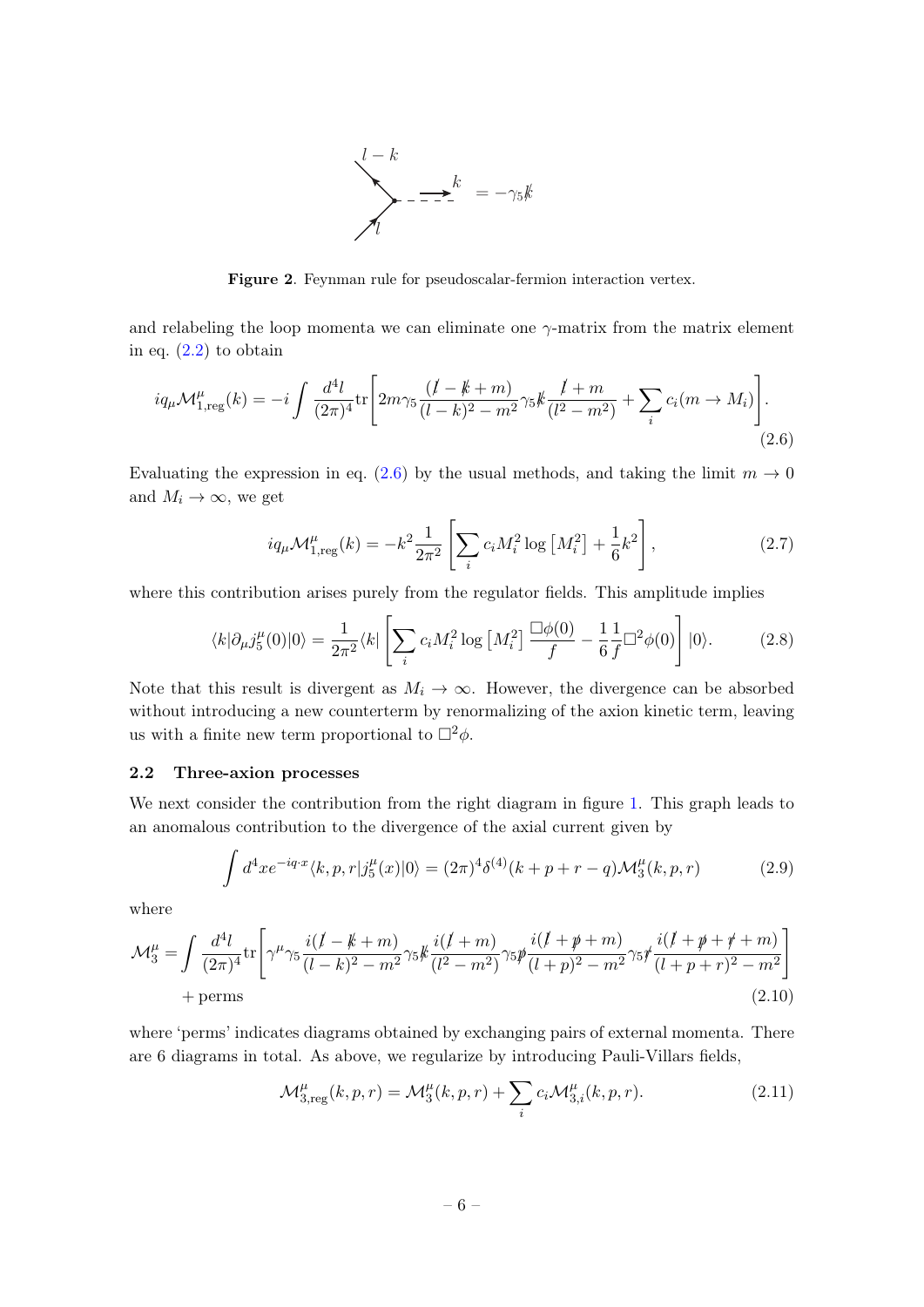We again contract  $\mathcal{M}_{3,\text{reg}}^{\mu}(k,p,r)$  with  $iq_{\mu}$ , and write

$$
\phi \gamma_5 = (k + p + r)\gamma_5 = (l + p + r - m)\gamma_5 + \gamma_5(l - k - m) + 2\gamma_5 m. \tag{2.12}
$$

Inserting this, we find (after relabelling the loop momenta, and summing diagrams to cancel terms)

$$
i q_{\mu} \mathcal{M}_{3,\mathrm{reg}}^{\mu}(k, p, r)
$$
  
=  $i \int \frac{d^4 l}{(2\pi)^4} \mathrm{tr} \left[ 2m \gamma_5 \frac{(l - k + m)}{(l - k)^2 - m^2} \gamma_5 k \frac{l + m}{(l^2 - m^2)} \gamma_5 \frac{p (l + p + m)}{(l + p)^2 - m^2} \gamma_5 \frac{p (l + p + r + m)}{(l + p + r)^2 - m^2} \right]$   
+  $\sum_i c_i (m \to M_i)$  + perms. (2.13)

This expression can be evaluated using the standard techniques to obtain, in the limit  $m \to 0, M_i \to \infty$ 

$$
iq_{\mu}\mathcal{M}_{3,\text{reg}}^{\mu}(k,p,r) = \frac{1}{2\pi^2} \frac{4}{3} k_{\alpha} p_{\beta} r_{\nu} q_{\mu} (\eta^{\alpha\nu} \eta^{\beta\mu} + \eta^{\alpha\beta} \eta^{\nu\mu} + \eta^{\alpha\mu} \eta^{\beta\nu}), \tag{2.14}
$$

which implies

$$
\langle k, p, r | \partial_{\mu} j_{5}^{\mu}(0) | 0 \rangle = \frac{1}{2\pi^{2}} \frac{2}{3} \langle k, p, r | \partial^{\mu} \left( \frac{\partial_{\mu} \phi(0)}{f} \left( \frac{\partial \phi(0)}{f} \right)^{2} \right) | 0 \rangle. \tag{2.15}
$$

Note that an extra factor of  $1/3!$  comes from the number of ways of attaching the external lines.

## <span id="page-7-0"></span>2.3 Total perturbative Minkowski result

Taken together, the results of the previous section imply that, in the presence of an axion, and absence of gravity or gauge fields, the divergence of the axial current should read

$$
\partial_{\mu} j_{5}^{\mu} = \frac{1}{2\pi^{2}} \Bigg[ \sum_{i} c_{i} M_{i}^{2} \log \left[ M_{i}^{2} \right] \frac{\Box \phi}{f} - \frac{1}{6} \frac{1}{f} \Box^{2} \phi + \frac{2}{3} \partial^{\mu} \left( \frac{\partial_{\mu} \phi}{f} \left( \frac{\partial \phi}{f} \right)^{2} \right) \Bigg]. \tag{2.16}
$$

As noted above, the divergent term can be absorbed into the wavefunction renormalization of the axion field, while the contributions of the second and third terms to physical processes can be removed by the addition of the counterterms

$$
\mathcal{L}_{\text{c.t.}} = -\frac{1}{24\pi^2} \left(\frac{\Box\phi}{f}\right)^2 - \frac{1}{12\pi^2} \left(\frac{\partial_\mu\phi\partial^\mu\phi}{f^2}\right)^2.
$$
\n(2.17)

As presented above, these results have been derived using a Pauli-Villars regularization scheme. Because this scheme requires massive fermions, this regulator explicitly breaks the chiral symmetry, and one may worry that these results we obtain in this way are an artifact of this breaking. However, we have verified that we find the same result using dimensional regularization. Because it is scale free, dimensional regularization does not reproduce the divergent terms and returns the finite pieces only. We further allay these concerns below in section [5,](#page-16-0) where we demonstrate that this anomaly equation can be derived from the transformation of the path integral measure for a massless fermion.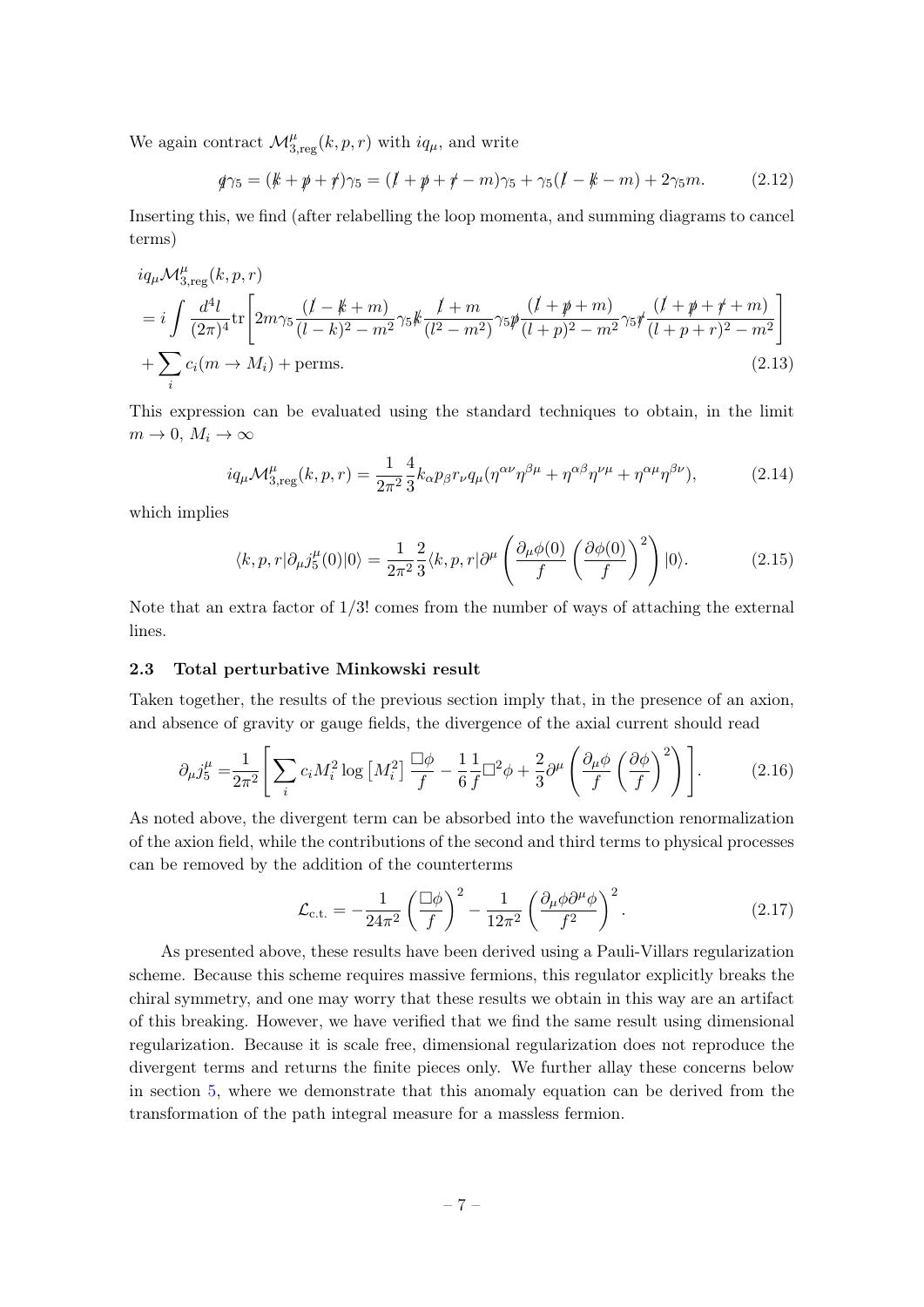$$
l-p
$$
\n
$$
l-p
$$
\n
$$
l-p
$$
\n
$$
l-p-k
$$
\n
$$
l-p-k
$$
\n
$$
l
$$
\n
$$
l
$$
\n
$$
l
$$
\n
$$
l
$$
\n
$$
l
$$
\n
$$
l
$$
\n
$$
l
$$
\n
$$
l
$$
\n
$$
l
$$
\n
$$
l
$$
\n
$$
l
$$
\n
$$
l
$$
\n
$$
l
$$
\n
$$
l
$$
\n
$$
l
$$
\n
$$
l
$$
\n
$$
l
$$
\n
$$
l
$$
\n
$$
l
$$
\n
$$
l
$$
\n
$$
l
$$
\n
$$
l
$$
\n
$$
l
$$
\n
$$
l
$$
\n
$$
l
$$
\n
$$
l
$$
\n
$$
l
$$
\n
$$
l
$$
\n
$$
l
$$
\n
$$
l
$$
\n
$$
l
$$
\n
$$
l
$$
\n
$$
l
$$
\n
$$
l
$$
\n
$$
l
$$
\n
$$
l
$$
\n
$$
l
$$
\n
$$
l
$$
\n
$$
l
$$
\n
$$
l
$$
\n
$$
l
$$
\n
$$
l
$$
\n
$$
l
$$
\n
$$
l
$$
\n
$$
l
$$
\n
$$
l
$$
\n
$$
l
$$
\n
$$
l
$$
\n
$$
l
$$
\n
$$
l
$$
\n
$$
l
$$
\n
$$
l
$$
\n
$$
l
$$
\n
$$
l
$$
\n
$$
l
$$
\n
$$
l
$$
\n
$$
l
$$
\n
$$
l
$$
\n
$$
l
$$
\n
$$
l
$$
\n
$$
l
$$
\n
$$
l
$$
\n
$$
l
$$
\n
$$
l
$$
\

Figure 3. Feynman rules for fermion-graviton, and axion-fermion-graviton interaction vertices

#### <span id="page-8-0"></span>3 Perturbative gravitational corrections

We next consider perturbative gravitational corrections to the amplitudes we computed above in section [2.](#page-4-0) We anticipate that additional contributions to the anomaly equation arise from the emission of gravitons from the processes above. We demonstrate that these corrections have two effects. First, we show that the gravitational corrections simply implement the minimal coupling procedure to take the partial derivatives to covariant derivatives as consistent with covariance. Second, we demonstrate that interactions with the gravitational field lead to new contributions to the anomaly equation. For simplicity we work only to linear order in the metric perturbation and with the single axion diagrams from above, inferring the non-linear results from covariance. We demonstrate in section [5.3](#page-19-0) below that our results are correct at the non-linear level.

## <span id="page-8-1"></span>3.1 Fermions in a linearized external gravitational field

In the presence of a gravitational field, the fermion action becomes

$$
S = \int d^4x \, \det e \left[ e^{\mu a} \frac{1}{2} \bar{\chi} i \gamma_a \vec{D}_\mu \chi - m \bar{\chi} \chi + e^{\mu a} \frac{\partial_\mu \phi}{f} \bar{\chi} \gamma_a \gamma_5 \chi \right], \tag{3.1}
$$

where we have written the Lagrangian in an explicitly Hermitian form. Here  $e^{\mu a}$  are the Vielbeins, defined

$$
g^{\mu\nu} = \eta_{ab} e^{\mu a} e^{\mu b},\tag{3.2}
$$

where  $g^{\mu\nu}$  is the spacetime metric, and  $\eta_{ab}$  is the Minkowski metric. We study a metric  $g_{\mu\nu} = \eta_{\mu\nu} + h_{\mu\nu}$ , and work with the vierbein  $e_{\mu a} = \eta_{\mu a} + \frac{1}{2}$  $\frac{1}{2}h_{\mu a}$ . We treat the gravitational field as a general external source and for simplicity, we take the perturbation to be traceless.

There are three relevant gravitational interactions [\[10–](#page-26-9)[12\]](#page-26-11)

$$
\mathcal{L}_1 = -\frac{1}{4}ih^{\mu\nu}\bar{\chi}\gamma_\mu\bar{\partial}_\nu\chi, \quad \mathcal{L}_2 = \frac{1}{16}ih_{\lambda\alpha}\partial_\mu h_{\nu\alpha}\bar{\chi}\Gamma^{\mu\lambda\nu}\chi,
$$

$$
\mathcal{L}_3 = -\frac{1}{2}h^{\mu\nu}\frac{\partial_\mu\phi}{f}\bar{\chi}\gamma_\nu\gamma_5\chi.
$$
(3.3)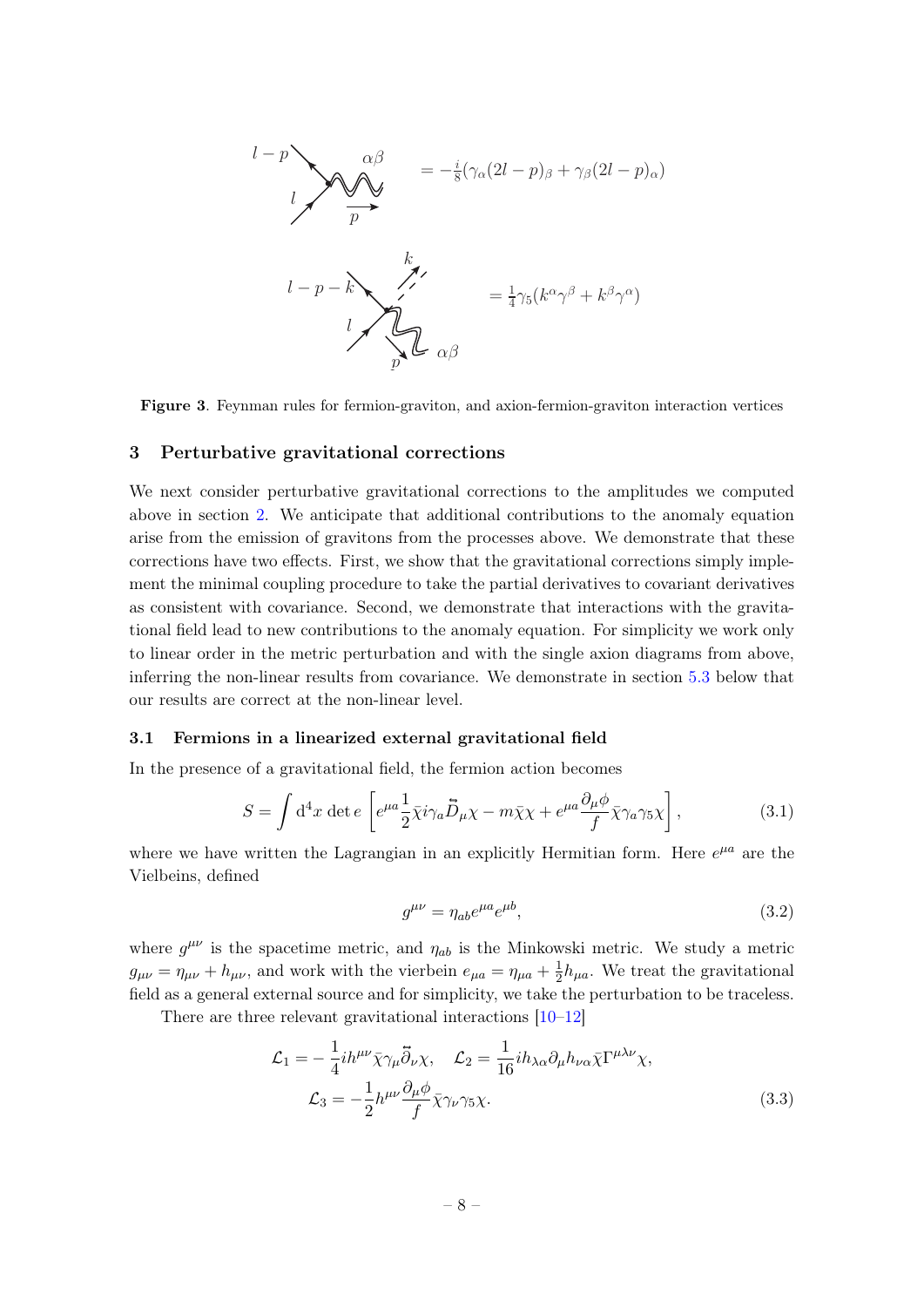

<span id="page-9-1"></span>Figure 4. One-vertex gravitational corrections to the one-axion contributions to the anomaly.

Note that the interaction  $\mathcal{L}_2$  does not contain a term linear in the metric perturbation due to the anti-symmetry of  $\Gamma^{\mu\lambda\nu} = {\gamma^{\mu}, [\gamma^{\lambda}, \gamma^{\nu}]}$ . Since we are only interested in one graviton contributions, we ignore this term in what follows. The Feynman rules for the interactions in  $\mathcal{L}_1$  and  $\mathcal{L}_3$  are shown in figure [3.](#page-8-0)

There are then two types of gravitational corrections to the anomaly equation. The first arise from the replacement of  $\partial_{\mu} j^{\mu}_{5} \to g^{\mu\nu} \nabla_{\mu} j^e_{5\nu}$ , where  $j^e_{5\nu} = \bar{\chi} \gamma_5 e_{a\nu} \gamma^a \chi$ ,  $j_{5\nu} = \eta_{a\nu} \bar{\chi} \gamma_5 \gamma^a \chi$ , and the  $\gamma^a$  are the Minkowski Dirac matrices. Expanding to linear order in the metric perturbation, we write this

<span id="page-9-2"></span>
$$
g^{\mu\nu}\nabla_{\mu}j_{5\nu}^{e} = i q_{\mu}j_{5\nu}\eta^{\mu\nu} - \frac{1}{2}\epsilon^{\mu\nu}(p)i(k_{\mu} + p_{\mu})j_{5\nu},
$$
\n(3.4)

where  $\epsilon^{\mu\nu}(p)$  is the polarization tensor for the gravitational field. Using Pauli-Villars regularization, the one-axion part of  $j_{5\nu}$  reads

$$
\langle j_{5\nu} \rangle_{\text{reg}} = \frac{i}{2\pi^2} k_{\nu} \left[ \sum c_i M_i^2 \left( \log(M_i^2) \right) + \frac{k^2}{6} \right]. \tag{3.5}
$$

The second gravitational correction comes from graviton emission due to insertions of the vertices in figure [3](#page-8-0) when computing loop corrections to  $j_{5\nu}$ . The gravitational corrections to the one-axion term in the left panel of figure [1](#page-5-1) are shown in figures [4](#page-9-1) and [5.](#page-10-1) We consider these separately in what follows.

#### <span id="page-9-0"></span>3.2 One-vertex terms

We start with the graph that just has the one insertion of the axion-graviton vertex

$$
\int d^4x e^{-iq \cdot x} \langle k, p | j^{\mu 5}(x) | 0 \rangle = (2\pi)^4 \delta^{(4)}(k+p-q) \epsilon^{\alpha \beta}(p) \mathcal{M}_{1,\alpha\beta}^{\mu}(k,p), \tag{3.6}
$$

where we regulate as above with Pauli-Villars fields

$$
\mathcal{M}_{1,\alpha\beta,\text{reg}}^{\mu}(k,p) = -\int \frac{d^4l}{(2\pi)^4} \text{tr}\left[\gamma^{\mu}\gamma_5 \frac{i((l-k-p)+m)}{(l-k-p)^2 - m^2} \left(\frac{1}{4}\gamma_5(k_{\alpha}\gamma_{\beta} + k_{\beta}\gamma_{\alpha})\right) \frac{i(l+m)}{l^2 - m^2} + \sum c_i(m \to M_i)\right].
$$
\n(3.7)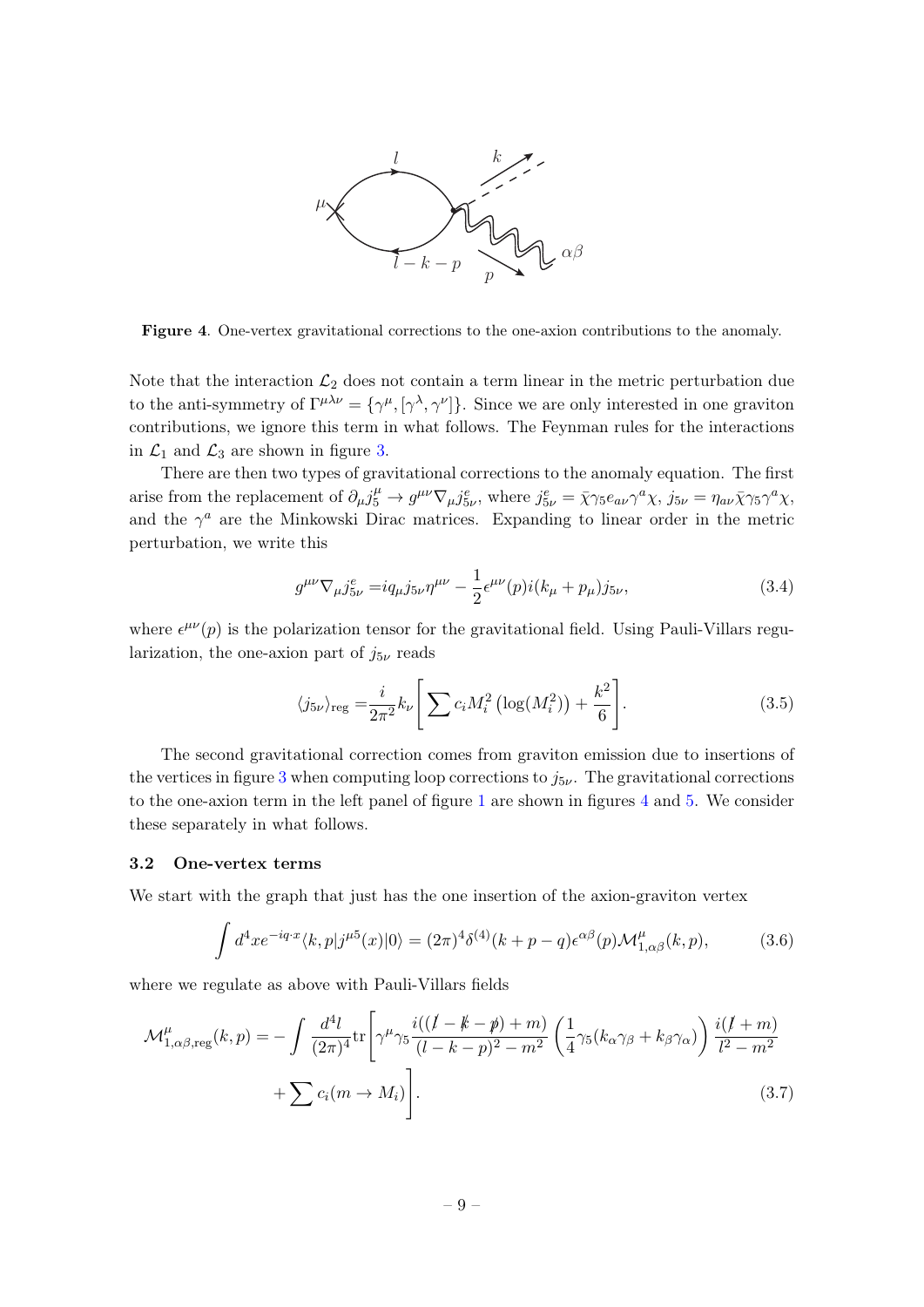

<span id="page-10-1"></span>Figure 5. Two-vertex gravitational corrections to the one-axion contribution to the anomaly.

We compute the divergence of the axial current, and use

$$
q_{\mu}\gamma^{\mu}\gamma_5 = (l - m)\gamma_5 + \gamma_5(l - k - p - m) + 2\gamma_5 m, \qquad (3.8)
$$

and now because the integrals are finite, we can safely shift the momenta to find

$$
iq_{\mu} \mathcal{M}^{\mu}_{1,\alpha\beta,\text{reg}}(k) = \frac{i}{2} \int \frac{d^4l}{(2\pi)^4} \text{tr}\left[m\gamma_5 \frac{(l-k-p+m)}{(l-k-p)^2 - m^2} \gamma_5 \left(k_{\alpha}\gamma_{\beta} + k_{\beta}\gamma_{\alpha}\right) \frac{l+m}{(l^2 - m^2)} + \sum_i c_i (m \to M_i)\right].
$$
\n(3.9)

The integral can be performed using the standard methods, and the result in the limit  $m \to 0$ ,  $M_i \to \infty$  is

$$
iq_{\mu} \mathcal{M}_{1,\alpha\beta, \text{reg}}^{\mu}(k) = \frac{1}{2\pi^2} \left( (k+p)_{\alpha} k_{\beta} + (k+p)_{\beta} k_{\alpha} \right) \left[ \sum_i c_i M_i^2 \log \left[ M_i^2 \right] + \frac{1}{6} (k+p)^2 \right].
$$
\n(3.10)

Again, we find a divergent contribution. As above, we show that this can be absorbed by renormalizing the axion kinetic term. Next we compute the triangle graph terms.

## <span id="page-10-0"></span>3.3 Two-vertex terms

We now consider the terms that arise from diagrams with an axion-fermion vertex, and a fermion-graviton vertex as displayed in figure [5.](#page-10-1) This diagram leads to a contribution to the divergence of the axial current with a final state graviton and axion

$$
\int d^4x e^{-iq \cdot x} \langle k, p | j^{\mu 5}(x) | 0 \rangle = (2\pi)^4 \delta^{(4)}(k+p-q) \epsilon^{\alpha \beta}(p) \mathcal{M}^{\mu}_{2,\alpha\beta}(k,p), \tag{3.11}
$$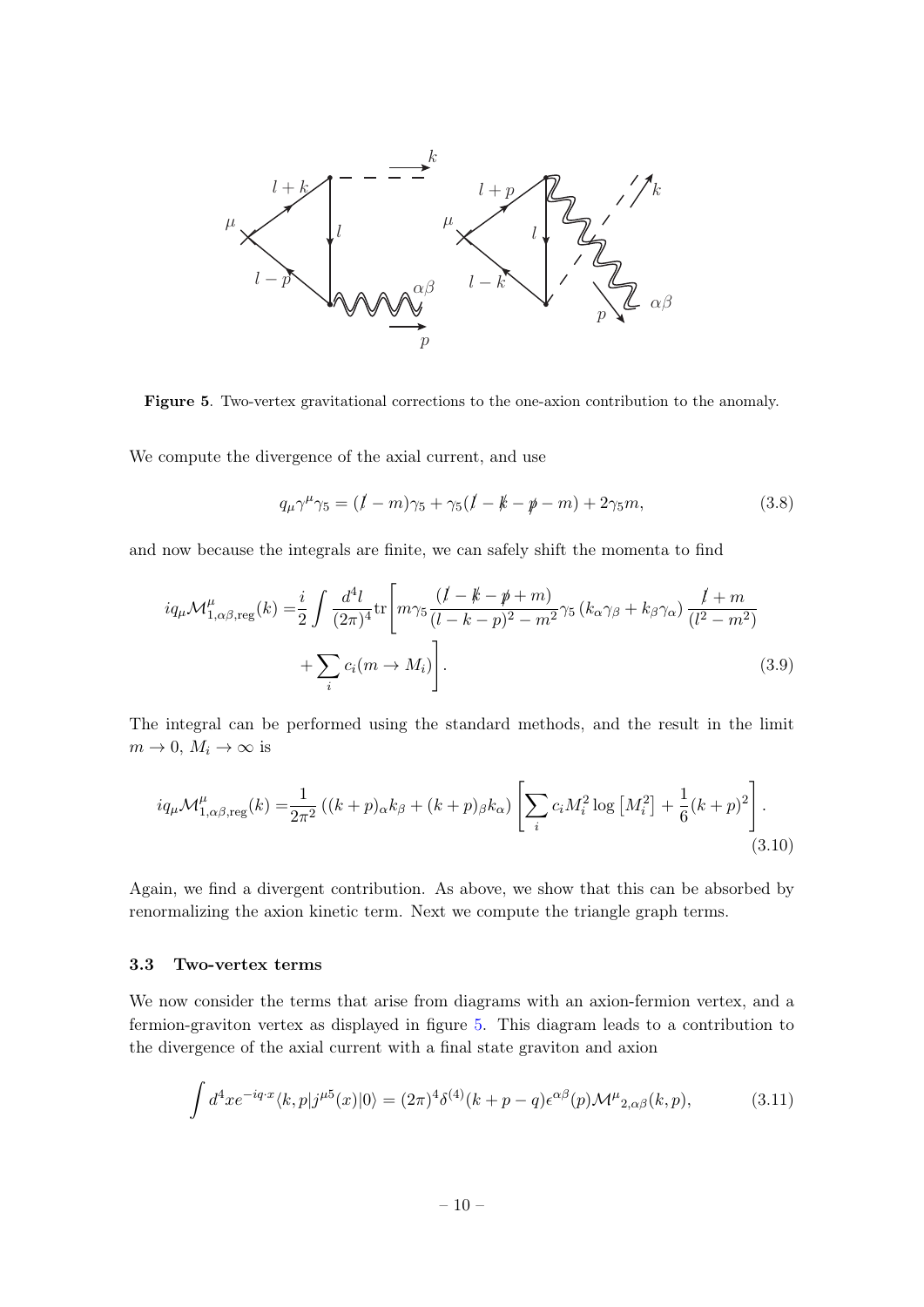where as above we regularize using Pauli-Villars fields, and

$$
\mathcal{M}^{\mu}_{2,\alpha\beta,\text{reg}}(k,p) =
$$
\n
$$
-\frac{i}{8} \int \frac{d^{4}l}{(2\pi)^{4}} \text{tr}\left[\gamma^{\mu}\gamma_{5}\frac{i((l-p)+m)}{(l-p)^{2}-m^{2}}\gamma_{\alpha}(2l-p)_{\beta}\frac{i(l+m)}{l^{2}-m^{2}}\gamma_{5}k\frac{i((l+k)+m)}{(l+k)^{2}-m^{2}} + \gamma^{\mu}\gamma_{5}\frac{i((l-k)+m)}{(l-k)^{2}-m^{2}}\gamma_{5}k\frac{i(l+m)}{l^{2}-m^{2}}\gamma_{\alpha}(2l+p)_{\beta}\frac{i((l+p)+m)}{(l+p)^{2}-m^{2}} + \alpha \leftrightarrow \beta + \sum c_{i}(m \rightarrow M_{i})\right].
$$
\n(3.12)

Taking the divergence of the axial current is equivalent to dotting this with  $iq<sub>\mu</sub>$ , we write

$$
q_{\mu}\gamma^{\mu}\gamma_{5} = (I + k - m)\gamma_{5} + \gamma_{5}(I - p - m) + 2\gamma_{5}m,
$$
  
\n
$$
q_{\mu}\gamma^{\mu}\gamma_{5} = (I + p - m)\gamma_{5} + \gamma_{5}(I - k - m) + 2\gamma_{5}m,
$$
\n(3.13)

which, after shifting momenta puts this in the simpler form

$$
iq_{\mu}\mathcal{M}_{2,\alpha\beta,\text{reg}}^{\mu}(k,p) =
$$
  
\n
$$
-\frac{i}{4}\int \frac{d^{4}l}{(2\pi)^{4}}\text{tr}\Bigg[\gamma^{\mu}\gamma_{5}\left(\gamma_{\alpha}(k+p)_{\beta}+\gamma_{\beta}(k+p)_{\alpha}\right)\frac{(l+m)}{l^{2}-m^{2}}\gamma_{5}k\frac{((l+k)+m)}{(l+k)^{2}-m^{2}}
$$
  
\n
$$
+m\gamma_{5}\frac{((l-p)+m)}{(l-p)^{2}-m^{2}}\left(\gamma_{\alpha}(2l-p)_{\beta}+\gamma_{\beta}(2l-p)_{\alpha}\right)\frac{(l+m)}{l^{2}-m^{2}}\gamma_{5}k\frac{((l+k)+m)}{(l+k)^{2}-m^{2}}
$$
  
\n
$$
+m\gamma_{5}\frac{((l-k)+m)}{(l-k)^{2}-m^{2}}\gamma_{5}k\frac{(l+m)}{l^{2}-m^{2}}\left(\gamma_{\alpha}(2l+p)_{\beta}+\gamma_{\beta}(2l+p)_{\alpha}\right)\frac{((l+p)+m)}{(l+p)^{2}-m^{2}}
$$
  
\n
$$
+\sum c_{i}(m\rightarrow M_{i})\Bigg].
$$
\n(3.14)

This expression can be evaluated using the standard techniques to obtain, in the limit  $m \to 0, M_i \to \infty$ 

$$
iq_{\mu}M_{2,\alpha\beta, \text{reg}}^{\mu}(k, p) =
$$
  

$$
\frac{1}{(4\pi)^{2}}\frac{1}{6}\left[4k_{\alpha}k_{\beta}\left(2k^{2}+p^{2}+2k^{\delta}p_{\delta}\right)+2(k_{\alpha}p_{\beta}+p_{\alpha}k_{\beta})(2k^{2}+p^{2})+4k^{2}p_{\alpha}p_{\beta}\right].
$$
 (3.15)

## <span id="page-11-0"></span>3.4 Total perturbed Minkowski result

Putting together the results from eq. [3.4](#page-9-2) and sections [3.2](#page-9-0) and [3.3,](#page-10-0) we find the total result for the one-axion one-graviton contribution to the divergence of the axial current can be written

<span id="page-11-1"></span>
$$
\langle \nabla_{\mu} j_{5}^{\mu} \rangle_{\text{reg}} = -\frac{1}{2\pi^{2}} \left( k^{2} - (k_{\alpha} + p_{\alpha}) k_{\beta} \epsilon^{\alpha\beta}(p) \right) \sum c_{i} M_{i}^{2} \log(M_{i}^{2}) - \frac{1}{12\pi^{2}} \left( k^{4} - ((k+p)^{2} + k^{2}) (k_{\alpha} + p_{\alpha}) k_{\beta} \epsilon^{\alpha\beta}(p) \right) + \frac{1}{24\pi^{2}} \left( p^{2} k_{\beta} k_{\alpha} - 2k^{\nu} p_{\nu} p_{\alpha} k_{\beta} + k^{2} p_{\alpha} p_{\beta} \right) \epsilon^{\alpha\beta}(p).
$$
 (3.16)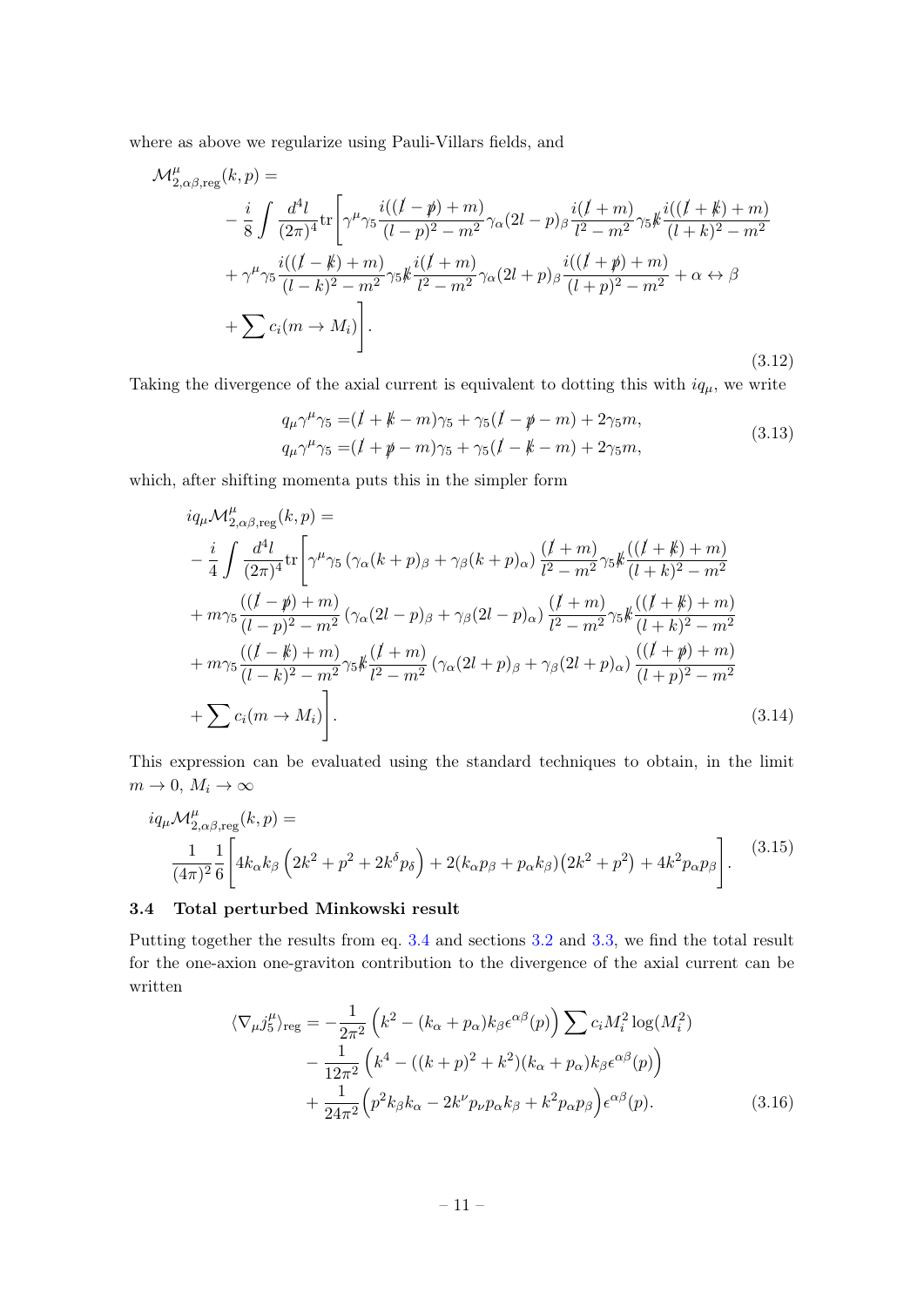Then using the linearized Riemann tensor

$$
R_{\alpha\beta\mu\nu} = \frac{1}{2} \left[ \partial_{\beta} \partial_{\mu} h_{\alpha\nu} + \partial_{\alpha} \partial_{\nu} h_{\beta\mu} - \partial_{\alpha} \partial_{\mu} h_{\beta\nu} - \partial_{\beta} \partial_{\nu} h_{\alpha\mu} \right],
$$
(3.17)

eq.  $(3.16)$  implies,

$$
\nabla_{\mu}j_{5}^{\mu} = \frac{\Box\phi}{2\pi^{2}f} \sum_{i} c_{i}M_{i}^{2}\log\left[M_{i}^{2}\right] - \frac{\Box^{2}\phi}{12\pi^{2}f} - \frac{\nabla_{\mu}\left(G^{\mu\nu}\partial_{\nu}\phi\right)}{12\pi^{2}f} + \frac{1}{3\pi^{2}}\nabla_{\mu}\left(\frac{\partial^{\mu}\phi}{f}\frac{\partial_{\nu}\phi}{f}\frac{\partial^{\nu}\phi}{f}\right). \tag{3.18}
$$

Here  $G^{\mu\nu}$  is the Einstein tensor,  $\square = \nabla^{\alpha}\nabla_{\alpha}$ , and  $\nabla_{\alpha}$  is the covariant derivative. Note that we have only shown this for the one-axion terms, and only to linear order in perturbations around Minkowski spacetime. However, general covariance dictates that the full non-linear anomaly equation should be of this form. We prove this using the path integral below in section [5.3.](#page-19-0) In the next section, we show that this gravitational result, obtained perturbatively about Minkowski space holds about a de Sitter background.

## <span id="page-12-0"></span>4 Axion anomalies in de Sitter space

In this section we verify that the Minkowski space anomaly equation we have found above is satisfied about a de Sitter background through direct computation, including the gravitational terms. We consider a fermion propagating on a rolling, classical axion background in de Sitter space, and compute the divergence of the axial vector current on this background. We regularize our result in two ways, first using Pauli-Villars fields analogously to our Minkowski results, and second we implement adiabatic subtraction.

#### <span id="page-12-1"></span>4.1 Fermions during pseudoscalar-driven inflation

We consider the theory of a pseudoscalar inflaton,  $\phi$ , coupled to a single generation of Dirac fermions,  $\chi$ , described by the action [\[17–](#page-26-16)[20\]](#page-27-3)

$$
S = \int d^4x \sqrt{-g} \left[ \frac{M_{\rm Pl}^2}{2} R + \frac{1}{2} (\partial \phi)^2 - V(\phi) + i \bar{\chi} e^{\mu}{}_a \gamma^a \nabla_{\mu} \chi - m \bar{\chi} \chi + \frac{\partial_{\mu} \phi}{f} \bar{\chi} e^{\mu}{}_a \gamma^a \gamma_5 \chi \right], \tag{4.1}
$$

where R is the Ricci scalar,  $\mu, \nu, \ldots$  are space-time indices, and  $a, b, \ldots$  are Lorentz indices. We work with the conformal Friedmann-Robertson-Walker metric

$$
ds^2 = a^2(d\tau^2 - \delta_{ij}dx^i dx^j)
$$
\n(4.2)

where we ignore metric fluctuations. We work in the de Sitter limit, and approximate the motion of the axion as rolling at a constant rate in cosmic time  $t$ . With these approximations

$$
a = e^{Ht} = \frac{1}{-H\tau}, \quad H = \frac{1}{a}\frac{da}{dt}, \quad \frac{d\phi}{dt} = \frac{1}{a}\frac{d\phi}{d\tau} = \text{const.}
$$
 (4.3)

On the de Sitter background the Vierbiens and spin connection are

$$
e_{\mu}{}^{a} = a \delta_{\mu}{}^{a}, \quad e^{\mu}{}_{a} = a^{-1} \delta^{\mu}{}_{a}, \quad e_{\mu a} = a \eta_{\mu a}, \quad \omega_{\mu ab} = \mathcal{H} (\delta^{0}{}_{b} \eta_{\mu a} - \delta^{0}{}_{a} \eta_{\mu b}), \tag{4.4}
$$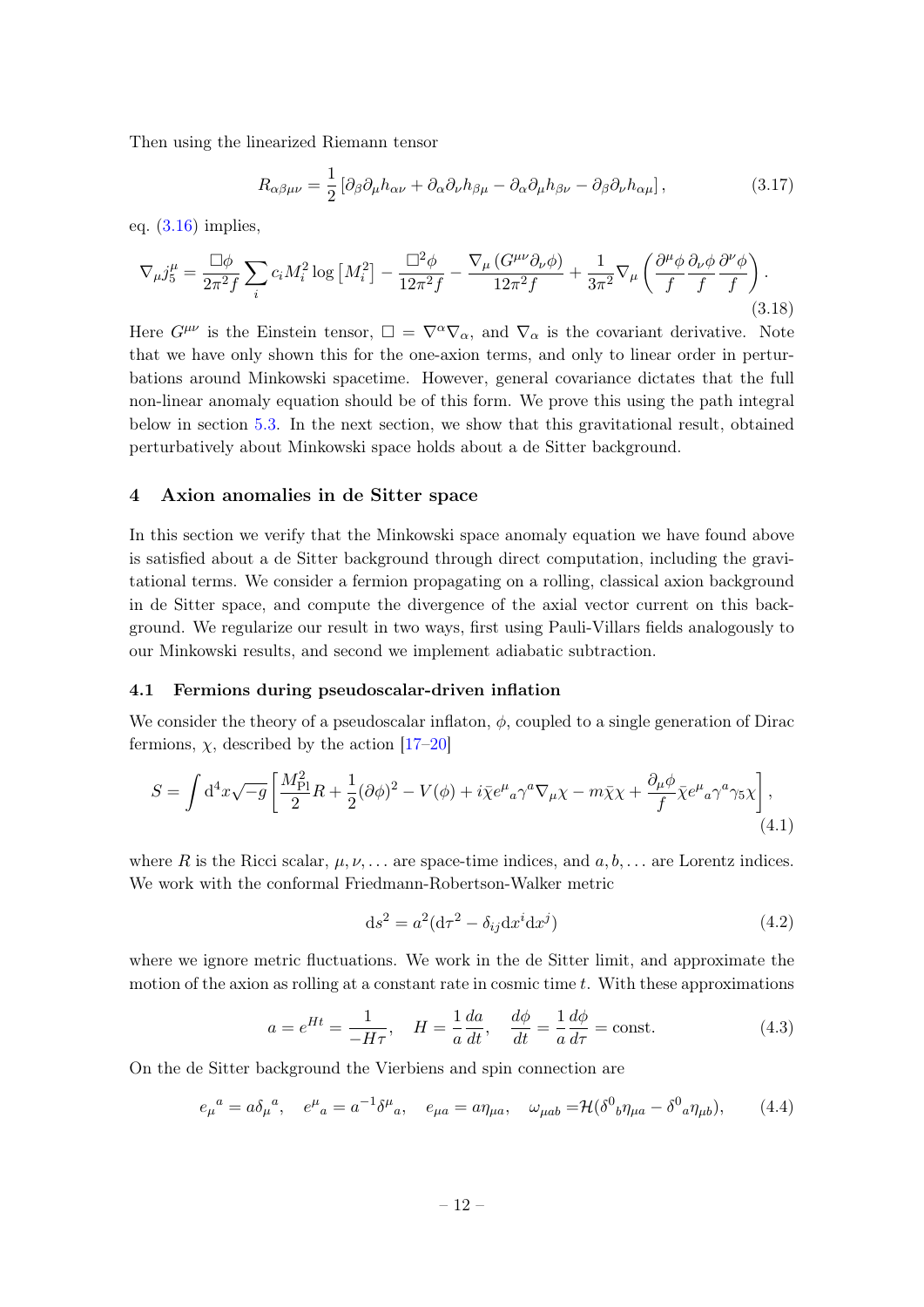where  $\eta_{\mu\nu}$  is the Minkowski metric and  $\mathcal{H} = \partial_{\tau} a/a$ . It proves useful to rescale the fields  $\psi = a^{3/2}\chi$ , to obtain

$$
S = \int d^4x \left[ i \bar{\psi} \gamma^\mu \partial_\mu \psi - a m \bar{\psi} \psi + \frac{\partial_\mu \phi}{f} \bar{\psi} \gamma^\mu \gamma_5 \psi \right]. \tag{4.5}
$$

We expand the fields into modes,

$$
\psi(\mathbf{k},\tau) = \sum_{r=\pm} (U_r(\mathbf{k},\tau)b_{\mathbf{k}}^r + V_r(-\mathbf{k},\tau)c_{-\mathbf{k}}^{r,\dagger}),
$$
\n(4.6)

where the creation and annihilation operators satisfy the anti-commutation relations

$$
\{b_{\mathbf{k}}^{\lambda}, b_{\mathbf{p}}^{\lambda' \dagger}\} = (2\pi)^3 \delta_{\lambda \lambda'} \delta^3(\mathbf{k} - \mathbf{p}), \quad \{c_{\mathbf{k}}^{\lambda}, c_{\mathbf{p}}^{\lambda' \dagger}\} = (2\pi)^3 \delta_{\lambda \lambda'} \delta^3(\mathbf{k} - \mathbf{p}), \tag{4.7}
$$

with all other anti-commutators vanishing. Charge conjugation relates  $V$  to  $U$ , where

$$
U_r(\mathbf{k}, \tau) = \frac{1}{\sqrt{2}} \begin{pmatrix} u_r(k, \tau) \\ rv_r(k, \tau) \end{pmatrix} \chi_r(\mathbf{k}), \quad V_r(\mathbf{k}, \tau) = \frac{1}{\sqrt{2}} \begin{pmatrix} v_r^*(k, \tau) \\ -ru_r^*(k, \tau) \end{pmatrix} \chi_{-r}(\mathbf{k}), \tag{4.8}
$$

and the helicity-r two spinors,  $\chi_r(\mathbf{k})$ , satisfy  $\sigma \cdot \mathbf{k} \chi_r(\mathbf{k}) = rk \chi_r(\mathbf{k})$  and are normalized via

$$
\chi_r^{\dagger}(\mathbf{k})\chi_s(\mathbf{k}) = \delta_{rs}.
$$
\n(4.9)

Explicitly, we use the Dirac matrices,

$$
\gamma^0 = \begin{pmatrix} 1 & 0 \\ 0 & -1 \end{pmatrix}, \quad \gamma^i = \begin{pmatrix} 0 & \sigma^i \\ -\sigma^i & 0 \end{pmatrix}, \quad \gamma_5 = \begin{pmatrix} 0 & 1 \\ 1 & 0 \end{pmatrix}, \tag{4.10}
$$

and define

$$
\mu \equiv \frac{m}{H}, \quad \xi \equiv -\frac{\dot{\phi}_0}{2fH}, \quad x \equiv -k\tau. \tag{4.11}
$$

The Dirac equation then gives the following system

$$
\frac{\partial u_r}{\partial x} = i \frac{\mu}{x} u_r + i \left( 1 + \frac{2\xi}{x} r \right) v_r, \quad \frac{\partial v_r}{\partial x} = -i \frac{\mu}{x} v_r + i \left( 1 + \frac{2\xi}{x} r \right) u_r. \tag{4.12}
$$

The system is solved by

$$
u_r = \frac{1}{\sqrt{2x}} (s_r + d_r) \quad , \quad v_r = \frac{1}{\sqrt{2x}} (s_r - d_r) \quad , \tag{4.13}
$$

with

<span id="page-13-0"></span>
$$
s_r = e^{-\pi r \xi} W_{\frac{1}{2} + 2ir\xi, i\sqrt{\mu^2 + 4\xi^2}}(-2ix), \quad d_r = -i \mu e^{-\pi r \xi} W_{-\frac{1}{2} + 2ir\xi, i\sqrt{\mu^2 + 4\xi^2}}(-2ix),
$$
 (4.14)

where  $W_{\alpha,\beta}(z)$  denotes the Whittaker W-function. The integration constants have been determined by imposing the normalization  $|u_r|^2 + |v_r|^2 = 2$  and the positive frequency condition

$$
\lim_{x \to \infty} u_r(x) = \lim_{x \to \infty} v_r(x) = e^{i(x + 2r\xi \ln(2x) - \frac{\pi}{4})}.
$$
\n(4.15)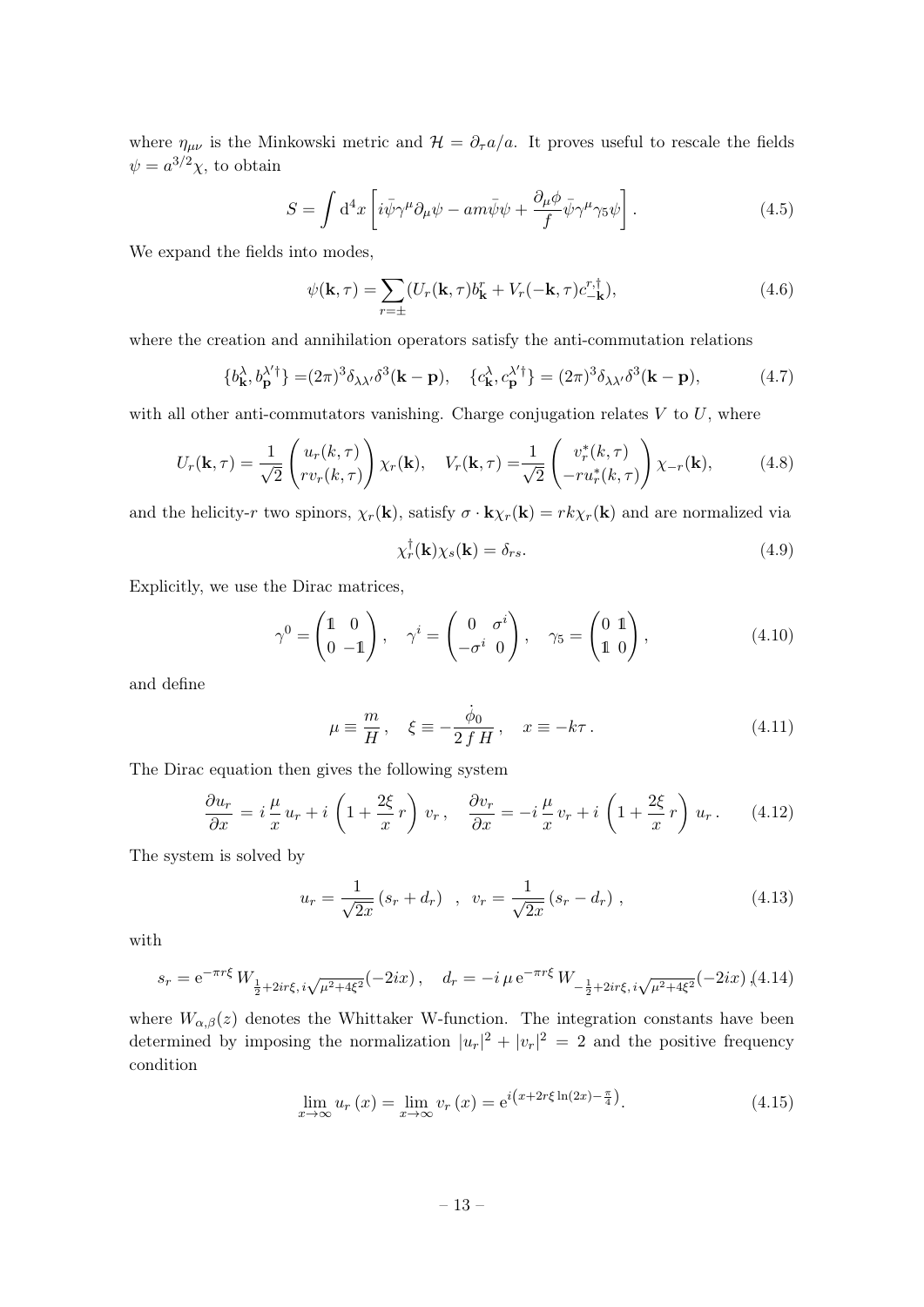We can make use of these solutions to compute the divergence of the axial current in the axion background in de Sitter space. We are interested in the expectation value of

<span id="page-14-1"></span>
$$
\nabla_{\mu}j_5^{\mu} = 2mi\bar{\psi}\gamma_5\psi,\tag{4.16}
$$

where we used the classical equation of motion. We evaluate the right-hand side and then take the limit  $m \to 0$ . Taking the expectation value with the Bunch-Davies vacuum, we get

$$
\langle \nabla_{\mu} j_5^{\mu} \rangle = \frac{m}{a^3(\tau)} \int \frac{\mathrm{d}^3 p}{(2\pi)^3} \sum_r [-ir(u^*v - v^*u)]_{r,p,\tau} = 2mH^3 \frac{1}{2\pi^2} \sum_r r \int \mathrm{d}y \, y \, \Im(d_r^*s_r) ,\tag{4.17}
$$

where  $d_r$  and  $s_r$  are the functions given in eq. [\(4.14\)](#page-13-0). This integral is divergent, and must be regularized. In what follows, we discuss two different regularization schemes, Pauli-Villars regularization as used above in Minkowski space, and adiabatic regularization.

## <span id="page-14-0"></span>4.2 Pauli-Villars regularization

In order to regularize the divergent integral for the current, we introduce a set of Pauli-Villars fields so that the expectation value in eq. [\(4.17\)](#page-14-1) becomes

<span id="page-14-2"></span>
$$
\langle \nabla_{\mu} (j_5^{\mu} + \sum_i c_i j_{5,i}^{\mu}) \rangle = \frac{2i}{a^3} \left( m \langle \bar{\psi} \gamma_5 \psi \rangle + \sum_i c_i M_i \langle \bar{\psi}_i \gamma_5 \psi_i \rangle \right). \tag{4.18}
$$

Somewhat remarkably, the integral on the right-hand-side of eq. [\(4.18\)](#page-14-2) can be done analytically with the result [\[19\]](#page-27-4)

$$
\langle \nabla_{\mu} (j_{5}^{\mu} + \sum_{i} c_{i} j_{5,i}^{\mu}) \rangle =
$$
\n
$$
2\mu^{2} H^{4} \frac{1}{2\pi^{2}} \left[ -6\xi\gamma_{E} - \frac{3}{2}\sqrt{\mu^{2} + 4\xi^{2}} \sinh(4\pi\xi) \text{csch}\left(2\pi\sqrt{\mu^{2} + 4\xi^{2}}\right) + 7\xi
$$
\n
$$
+ \frac{1}{2} \Re\left\{ i \left(\mu^{2} - 8\xi^{2} - 6i\xi + 1\right) \left[H_{-i\left(2\xi + \sqrt{\mu^{2} + 4\xi^{2}}\right)}\left(\sinh(4\pi\xi) \text{csch}\left(2\pi\sqrt{\mu^{2} + 4\xi^{2}}\right) + 1\right) \right.\right.
$$
\n
$$
+ H_{i\left(\sqrt{\mu^{2} + 4\xi^{2}} - 2\xi\right)} \left(1 - \sinh(4\pi\xi) \text{csch}\left(2\pi\sqrt{\mu^{2} + 4\xi^{2}}\right)\right) \right] \Bigg\}
$$
\n
$$
+ \frac{1}{2\pi^{2}} \left[ \xi H^{4} \left(16\mu^{2} - 16\xi^{2} + 3\right) - 6\xi H^{4} \sum_{i} c_{i} \mu_{i}^{2} \log(\mu_{i}) \right], \tag{4.19}
$$

where  $H_n$  is the harmonic number. In the limit  $\mu \ll 1$ , eq. [\(4.19\)](#page-14-3) is

<span id="page-14-3"></span>
$$
\langle \nabla_{\mu} (j_5^{\mu} + \sum_i c_i j_{5,i}^{\mu}) \rangle = \frac{H^4}{2\pi^2} \left[ -8\pi\mu^2 \xi^2 + \xi \left( 16\mu^2 - 16\xi^2 + 3 \right) - 6\xi \sum_i c_i \mu_i^2 \log \left( \mu_i \right) \right],
$$
\n(4.20)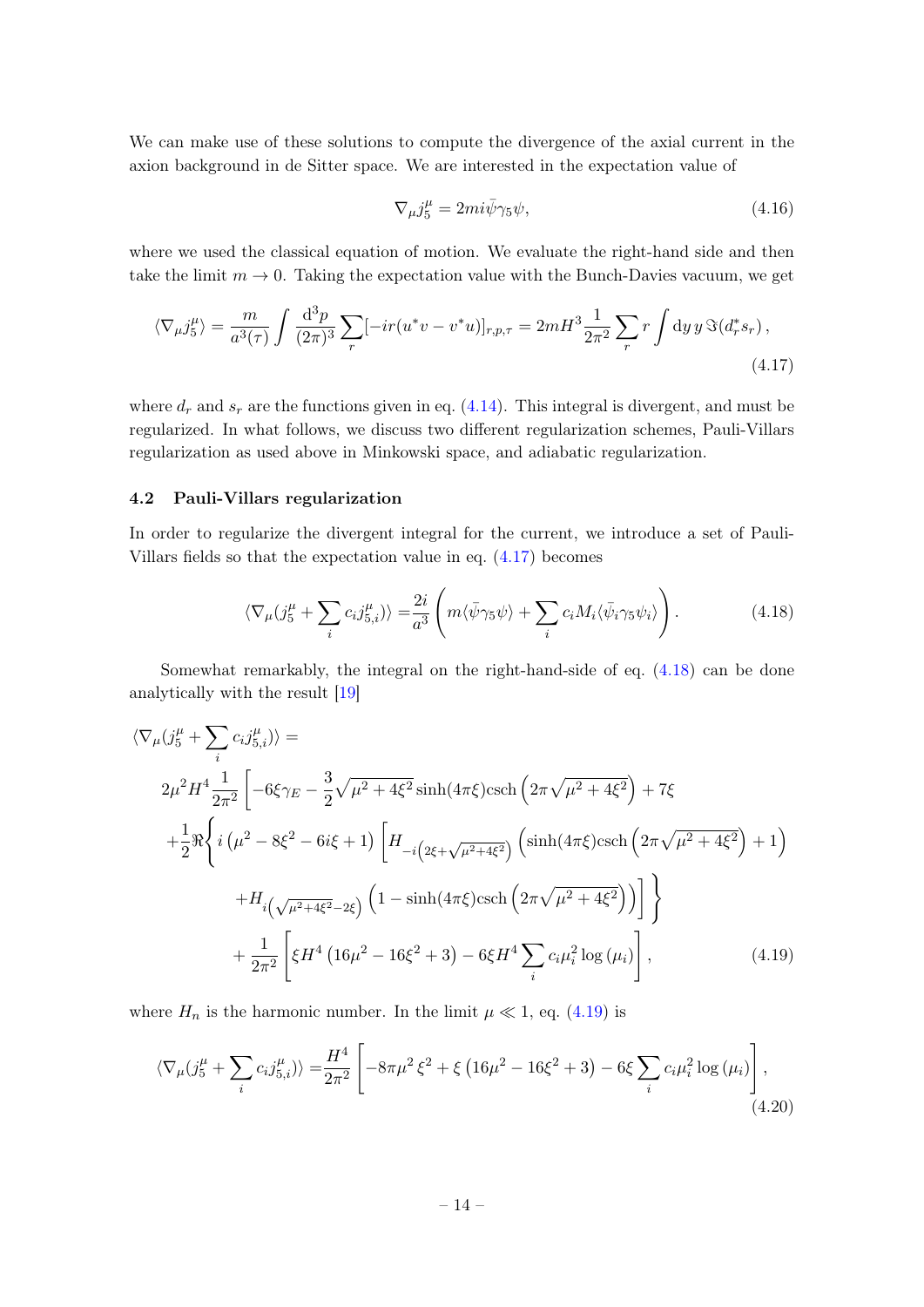and the result does not vanish when the physical fermion mass vanishes,  $\mu = m/H \rightarrow 0$ . Note that, in the limit where the pseudoscalar rolls at a constant rate in cosmic time, and the spacetime is de Sitter we can evaluate

$$
\Gamma^0{}_{ij} = H a^2 \delta_{ij} \,, \quad G^{00} = 3H^2 \,, \quad \Box \phi = 3H \dot{\phi}, \quad \Box^2 \phi = 0. \tag{4.21}
$$

Inserting these into the result from eq. [\(5.32\)](#page-20-1) above, the anomaly equation is

$$
\langle \nabla_{\mu} j_{5}^{\mu}(x) \rangle = -\frac{1}{4\pi^{2}} \frac{\dot{\phi}}{Hf} \left[ 3 - 4 \left( \frac{\dot{\phi}}{fH} \right)^{2} \right] H^{4} = \frac{1}{2\pi^{2}} \xi \left[ 3 - 16 \xi^{2} \right] H^{4}, \tag{4.22}
$$

which agrees with our computation. We have also verified that this result can be obtained perturbatively in de Sitter space using the in-in formalism and computing diagrams analogous to those in section [2.](#page-4-0)

## <span id="page-15-0"></span>4.3 Adiabatic regularization

We can check that our result is independent of regularization method. Here we show the result for adiabatic subtraction. This method subtracts the adiabatic solutions mode by mode from the integrand. Because it is a scale free regularization scheme, power-law divergences are discarded by this method.

We begin with the equations  $[19]$ 

$$
i\dot{u}_r = mu_r + \left(\frac{k}{a} + 2Hr\xi\right)v_r, \quad i\dot{v}_r = -mv_r + \left(\frac{k}{a} + 2Hr\xi\right)u_r,
$$
 (4.23)

which we solve as an expansion in the Hubble parameter  $H$ . We introduce the ansatz [\[36–](#page-27-5)[38\]](#page-28-0)

<span id="page-15-2"></span>
$$
u_r = \sqrt{1 + \frac{m}{\omega}} \exp\left(-i \int^t d\tilde{t} \left[\sum_{n=0}^{\infty} H^n \omega_n(\tilde{t})\right]\right) \left[1 + \sum_{m=1}^{\infty} H^m F_{m,r}\right],
$$
  

$$
v_r = \sqrt{1 - \frac{m}{\omega}} \exp\left(-i \int^t d\tilde{t} \left[\sum_{n=0}^{\infty} H^n \omega_n(\tilde{t})\right]\right) \left[1 + \sum_{m=1}^{\infty} H^m G_{m,r}\right].
$$
 (4.24)

We can then compute the adiabatic part of the axial current, to fourth order in powers of  $H,^1$  $H,^1$  we have

$$
\langle \nabla_{\mu} J_{5}^{\mu} \rangle_{\text{Ad.}} = \frac{m}{a^{3}(\tau)} \int \frac{d^{3}p}{(2\pi)^{3}} \sum_{r} \left[ -ir(u^{*}v - v^{*}u) \right]_{r,p,\tau}
$$
\n
$$
= \frac{2m}{a^{3}} \int \frac{d^{3}p}{(2\pi)^{3}} \sum_{r} r \frac{p/a}{\omega} \left[ H^{2}(\Im[G_{2,r}] + F_{1,r} \Im[G_{1,r}]) + H^{4}(\Im[G_{4,r}] + F_{1,r} \Im[G_{3,r}] + F_{2,r} \Im[G_{2,r}] + F_{3,r} \Im[G_{1,r}]) \right]_{r,p,\tau} + \mathcal{O}(H^{5})
$$
\n(4.25)

<span id="page-15-1"></span><sup>&</sup>lt;sup>1</sup>While naively the total axial current is made finite by subtracting only the terms to quadratic order in  $H$ , the situation here is analogous to the computation of the trace anomaly (see, for example, [\[39\]](#page-28-1)). There the individual terms in the trace anomaly are more divergent that their sum, and one needs to keep up to fourth order to reproduce the anomaly. In this case, the contribution of each helicity to the axial current is much more divergent their sum due to cancellations.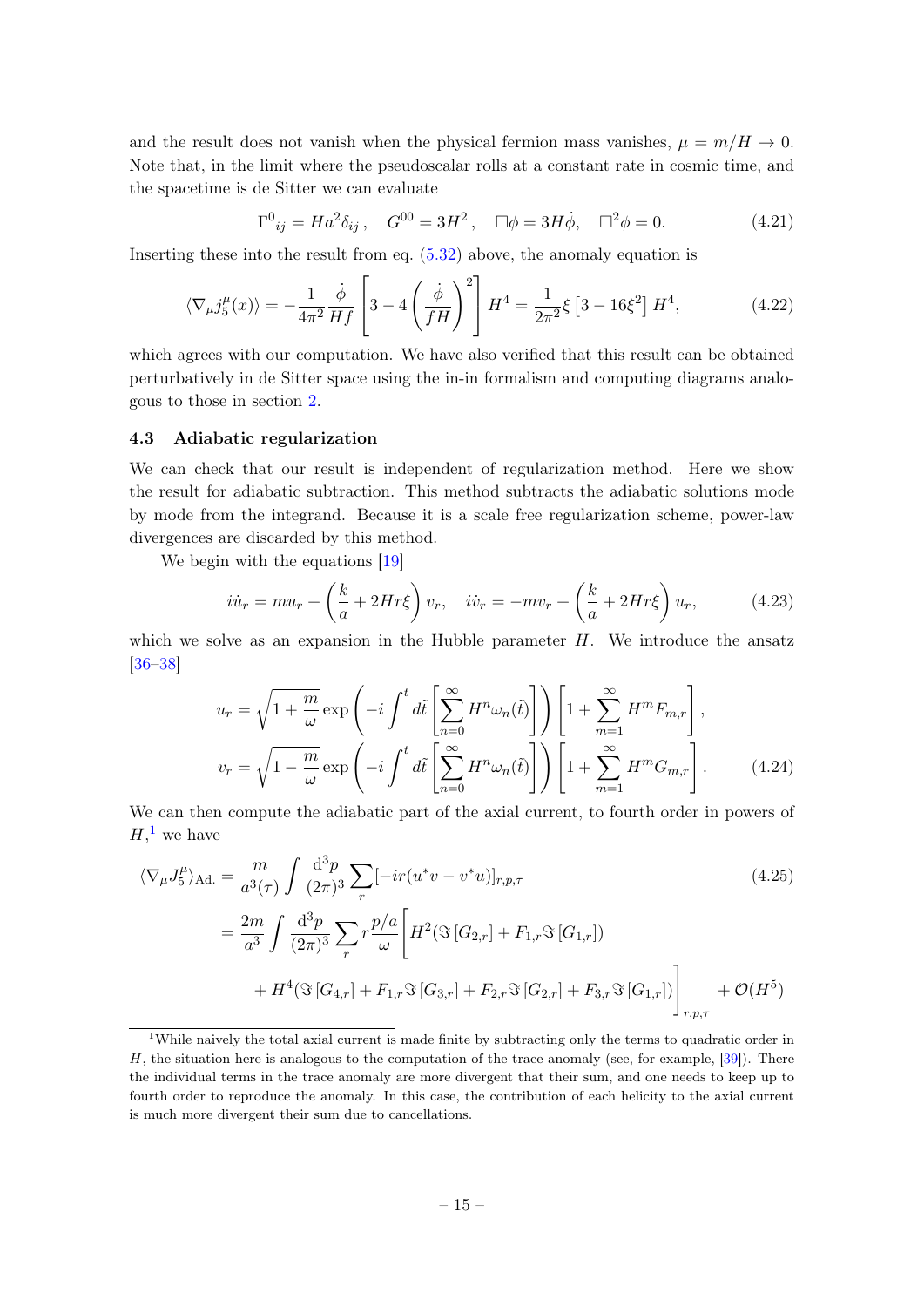then substituting in the adiabatic solutions from Appendix [A](#page-24-0) and performing the integration and taking the limit  $\mu = m/H \ll 1$ , we obtain

$$
\langle \nabla_{\mu} j_5^{\mu} \rangle_{\text{reg.}} = \langle \nabla_{\mu} j_5^{\mu} \rangle - \langle \nabla_{\mu} j_5^{\mu} \rangle_{\text{Ad.}} = \frac{H^4}{2\pi^2} \left[ -8\pi\mu^2 \xi^2 + \xi \left( 16\mu^2 - 16\xi^2 + 3 \right) \right],\tag{4.26}
$$

and again we match the anomaly equation.

## <span id="page-16-0"></span>5 Transformation of the path integral measure

In moving from the basis in eq.  $(1.1)$  to the basis in eq.  $(1.3)$ , a chiral rotation of the fermion field is performed. It is well known that the path integral measure of fermion theories involving gauge and gravitational fields is not invariant under chiral rotations. In this section, we demonstrate that the measure is not invariant in the presence of an axion field.

We study the transformation properties of the measure of the path integral under the change of basis in eq. [\(1.2\)](#page-2-3) using Fujikawa's Euclidean path integral method [\[5,](#page-26-4) [6\]](#page-26-5). We perform this computation in two ways, the first by expanding the anomaly function into momentum states, and the second by recasting the anomaly function as the solution to the heat equation. We show that the chiral rotation that transforms the action from the form in eq.  $(1.1)$  to eq.  $(1.3)$  generates Jacobian terms that exactly reproduce the anomaly equation.

#### <span id="page-16-1"></span>5.1 Preliminaries

We consider the Euclidean path integral for a Dirac fermion interacting with an axion field

$$
\mathcal{Z} = \mathcal{N} \int d\bar{\psi} d\psi e^{-S}, \quad S = \int d^4x \left( \bar{\psi} \, \mathcal{D}\psi \right), \tag{5.1}
$$

where in Euclidean space, the Dirac matrices satisfy

$$
\{\gamma_{\mu}, \gamma_{\nu}\} = 2\delta_{\mu\nu}, \quad \{\gamma_5, \gamma_{\mu}\} = 0, \quad \gamma_5^{\dagger} = \gamma_5, \quad \text{Tr}\gamma_5\gamma_{\mu}\gamma_{\nu}\gamma_{\sigma}\gamma_{\tau} = 4\epsilon_{\mu\nu\sigma\tau}.
$$
 (5.2)

The covariant derivative encodes the interactions with the gauge, gravitational, and axion  $fields<sup>2</sup>$  $fields<sup>2</sup>$  $fields<sup>2</sup>$ 

$$
\mathcal{D} = i\gamma^{a} e_{a}^{\mu} \left( \partial_{\mu} + \frac{1}{8} [\gamma_{b}, \gamma_{c}] \sigma_{\mu}^{bc} + A_{\mu} + i\gamma_{5} \frac{\partial_{\mu} \phi}{f} \right), \tag{5.3}
$$

and the spin connection is

<span id="page-16-3"></span>
$$
\sigma_{\mu}^{ab} = e^{a\nu} \Gamma_{\mu\nu}^{\rho} e_{\rho}^{b} - e^{a\nu} \partial_{\mu} e_{\nu}^{b}.
$$
\n(5.4)

After the appropriate rotations to Euclidean space, the operator in eq. [\(5.3\)](#page-16-3) is self-adjoint, and its eigenspinors form an orthonormal basis

<span id="page-16-4"></span>
$$
\mathcal{D}\psi_n(x) = \lambda_n \psi_n(x), \qquad \int d^4x \sqrt{g} \bar{\psi}_n(x) \psi_m(x) = \delta_{nm}, \qquad (5.5)
$$

<span id="page-16-2"></span><sup>&</sup>lt;sup>2</sup>Here for notational simplicity, we have included the axion into the covariant derivative.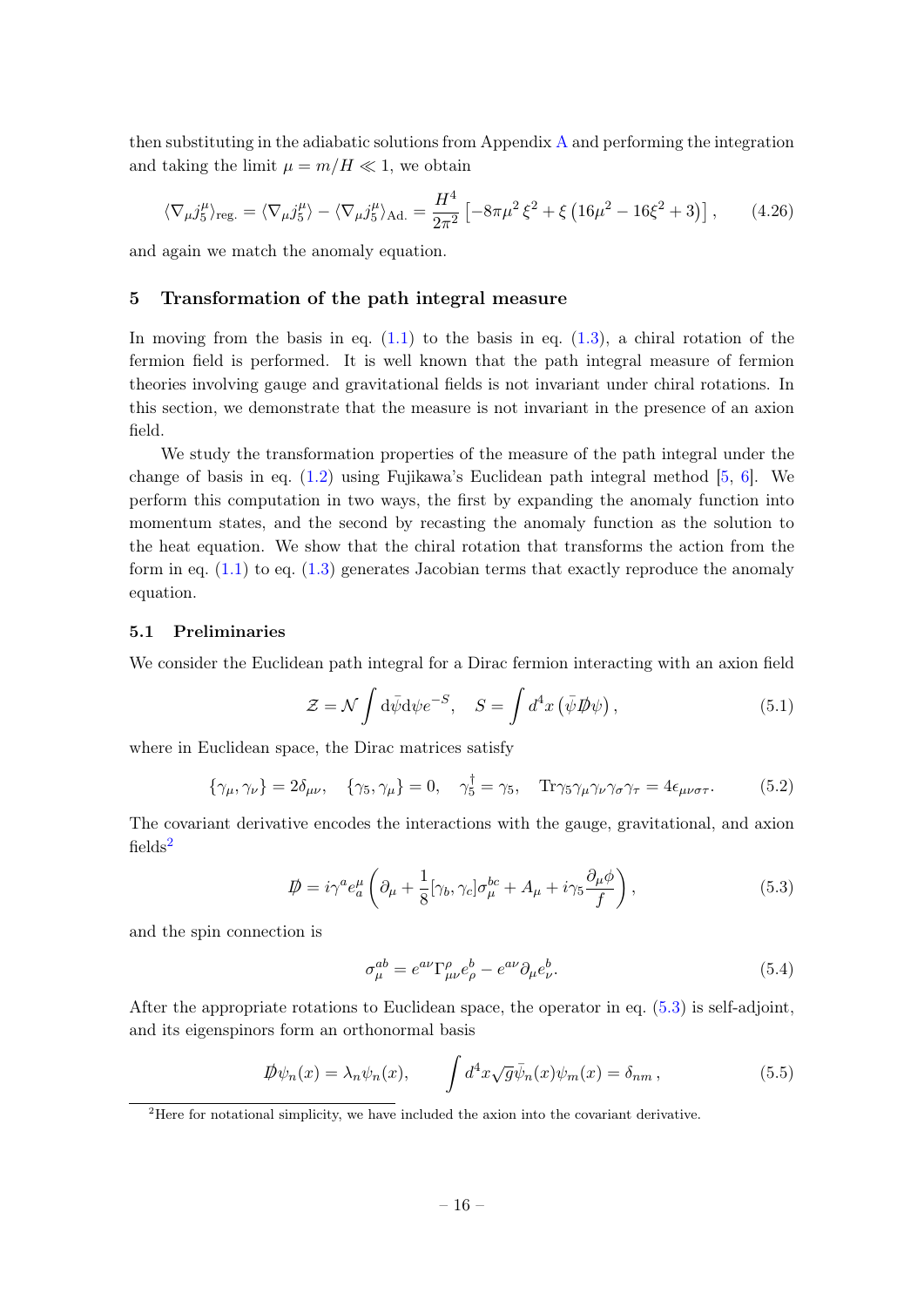where  $\lambda_n$  is real. We expand the Dirac field into the eigenspinors

$$
\psi(x) = \sum_{n} a_n \psi_n(x) , \quad \bar{\psi}(x) = \sum_{n} \bar{b}_n \bar{\psi}_n(x) , \qquad (5.6)
$$

where  $a_n$  and  $b_n$  are Grassmann-valued numbers. Under local chiral or axial rotations  $\psi(x) \to e^{i\gamma_5 \alpha(x)} \psi(x)$ , the action transforms as

$$
S \to S - \int d^4x \sqrt{g} \, \nabla_{\mu} j_5^{\mu} \alpha(x) \,. \tag{5.7}
$$

For an infinitesimal local chiral rotation,  $|\alpha(x)| \ll 1$ ,

$$
\delta\psi(x) = i\alpha(x)\gamma_5\psi(x), \quad \delta\bar{\psi}(x) = i\alpha(x)\bar{\psi}(x)\gamma_5, \tag{5.8}
$$

which implies

$$
\delta a_n(x) = \sum_m X_{nm} a_m(x), \quad \delta b_n(x) = \sum_m X_{nm} \overline{b}_m(x), \qquad (5.9)
$$

where

$$
X_{nm} = i \int d^4x \sqrt{g} \alpha(x) \bar{\psi}_n(x) \gamma_5 \psi_m(x) . \tag{5.10}
$$

Therefore, under an infinitesimal chiral rotation the path integral measure transforms as

$$
\mathcal{D}\bar{\psi}\mathcal{D}\psi = \Pi_n \mathrm{d}a_n \mathrm{d}\bar{b}_n \to \Pi_n \mathrm{d}a_n \mathrm{d}\bar{b}_n \mathrm{det}^{-2}(1+X) \,. \tag{5.11}
$$

We write

$$
\det^{-2}(1+X) \approx \det(1-2X) \approx \det(e^{-2X}) \approx e^{-2\text{Tr}X} \,. \tag{5.12}
$$

so that the effect of the local chiral rotation is to shift the partition function

$$
\mathcal{Z} \to \left[1 + \int d^4x \sqrt{g} \left[ \left(\langle \nabla_{\mu} j_5^{\mu}(x) \rangle - 2i \mathscr{A}(x) \right) \alpha(x) + \mathcal{O}(\alpha^2(x)) \right] \right] \mathcal{Z}, \tag{5.13}
$$

where

<span id="page-17-0"></span>
$$
\mathscr{A}(x) = \sum_{n} \bar{\psi}_n(x) \gamma_5 \psi_n(x), \tag{5.14}
$$

is the anomaly function. The local chiral rotation can be interpreted as an infinitesimal change of the  $\psi$  variables in the path Integral, implying that  $\mathcal{Z} \to \mathcal{Z}$ . Therefore (since the infinitesimal parameter  $\alpha(x)$  is arbitrary)

$$
\langle \nabla_{\mu} j_5^{\mu}(x) \rangle = 2i \mathscr{A}(x). \tag{5.15}
$$

The sum in eq. [\(5.14\)](#page-17-0) is ill defined and must be regulated. We regulate it using the eigenvalues of the Dirac operator in eq. [\(5.5\)](#page-16-4), inserting a factor of  $\exp(-\lambda_n^2/M^2)$  into the sum

<span id="page-17-1"></span>
$$
\mathscr{A}(x) = \lim_{M \to \infty} \sum_{n} \bar{\psi}_n(x)\gamma_5 e^{-\frac{\lambda_n^2}{M^2}} \psi_n(x) = \lim_{M \to \infty} \sum_{n} \bar{\psi}_n(x)\gamma_5 e^{-\frac{p^2}{M^2}} \psi_n(x). \tag{5.16}
$$

We now evaluate the sum in two different ways.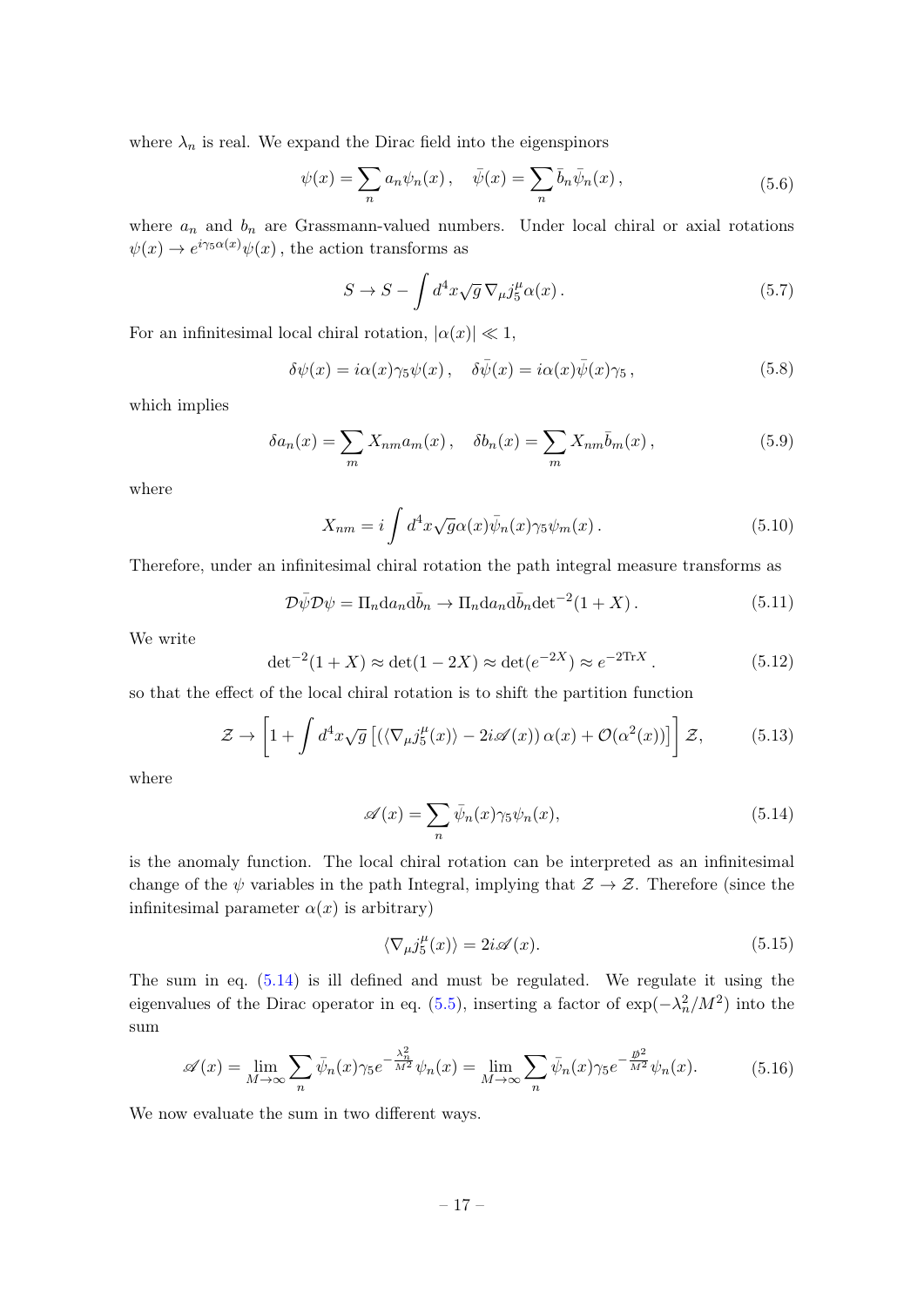## <span id="page-18-0"></span>5.2 Momentum space

We begin by simply evaluating the trace by following the approach that can be found in textbooks—by expanding into a basis of momentum states (see, for example, Ref. [\[35\]](#page-27-2)). For simplicity, we ignore the gravitational field and the gauge field. We restore these in section [5.3](#page-19-0) below.

We seek to evaluate

$$
\lim_{M \to \infty} \sum_{n} \bar{\psi}_n(x) \gamma_5 e^{-\frac{p^2}{M^2}} \psi_n(x) = \lim_{M \to \infty} \text{Tr} \langle x | \gamma_5 e^{\beta^2 / M^2} | x \rangle \tag{5.17}
$$

where the trace runs over the Dirac indices, and

$$
\mathcal{D}_x^2 = \Box + \frac{(\partial \phi)^2}{f^2} + i \frac{\gamma_5}{f} \Box \phi - i \gamma_5 \left[ \gamma^\mu, \gamma^\nu \right] \frac{\partial_\mu \phi}{f} \partial_\nu.
$$
 (5.18)

We evaluate the trace by inserting a complete set of momentum states

$$
\lim_{M \to \infty} \text{tr}\langle x|\gamma_5 e^{j^2/M^2} |x\rangle = \lim_{M \to \infty} \text{tr} \int \frac{d^4k}{(2\pi)^4} \langle x|e^{j^2/M^2} |k\rangle \langle k|x\rangle
$$
\n
$$
= i \lim_{M \to \infty} \int \frac{d^4k}{(2\pi)^4} e^{-\frac{k^2}{M^2}} \text{tr} \left[ \frac{1}{M^2} \frac{\Box \phi}{f} + \frac{1}{M^4} \frac{\Box^2 \phi}{f} - 2 \frac{1}{M^6} \frac{\partial^{\lambda} \partial^{\alpha} \Box \phi}{f} k_{\lambda} k_{\alpha} \right.
$$
\n
$$
+ \frac{1}{M^4} \left( \frac{1}{f} \Box \phi \frac{(\partial \phi)^2}{f^2} - \frac{1}{2} \frac{1}{f} \Box^2 \phi + \frac{2}{f} \partial^{\lambda} \partial^{\alpha} \Box \phi k_{\alpha} k_{\lambda} \right) - \frac{1}{M^6} \frac{2}{3} \left( \frac{1}{f} \partial^{\kappa} \partial^{\lambda} \Box \phi k_{\lambda} k_{\kappa} \right)
$$
\n
$$
- \frac{1}{3! M^6} \left[ \gamma^{\mu}, \gamma^{\nu} \right] \left[ \gamma^{\alpha}, \gamma^{\beta} \right] \left[ \gamma^{\delta}, \gamma^{\kappa} \right] \frac{\partial_{\mu} \phi}{f} \left( \frac{\partial_{\alpha} \phi}{f} \frac{\partial_{\beta} \partial_{\delta} \phi}{f} k_{\nu} k_{\kappa} + \partial_{\nu} \left( \frac{\partial_{\alpha} \phi \partial_{\delta} \phi}{f^2} \right) k_{\kappa} k_{\beta} \right)
$$
\n
$$
+ \frac{1}{M^6} \frac{1}{2} \frac{1}{f} \left[ \gamma^{\mu}, \gamma^{\nu} \right] \left[ \gamma^{\alpha}, \gamma^{\beta} \right] \Box \phi \frac{\partial_{\mu} \phi}{f} \frac{\partial_{\alpha} \phi}{f} k_{\nu} k_{\beta}
$$
\n
$$
- \frac{1}{3! M^8} \left[ \gamma^{\mu}, \gamma^{\nu} \right] \left[ \gamma^{\alpha}, \gamma^{\beta} \right] \left[ \gamma^{\delta}, \gamma
$$

Here the '...' indicates terms which vanish after either tracing over the Dirac indices, integrating angles, or taking the limit  $M \to \infty$ . Integrating over momentum k, we have

$$
\lim_{M \to \infty} \text{tr}\langle x|\gamma_5 e^{j\delta^2/M^2} |x\rangle
$$
\n
$$
= \frac{i\pi^2}{(2\pi)^4} \text{tr}\Bigg[\lim_{M \to \infty} M^2 \frac{\Box \phi}{f} + \frac{1}{6} \frac{\Box^2 \phi}{f} + \frac{1}{f} \Box \phi \frac{(\partial \phi)^2}{f^2} + \frac{1}{4} \frac{1}{f} [\gamma^\mu, \gamma^\nu] [\gamma^\alpha, \gamma^\beta] \Box \phi \frac{\partial_\mu \phi}{f} \frac{\partial_\alpha \phi}{f} \delta_{\nu\beta}
$$
\n
$$
- \frac{1}{3} \frac{1}{4} [\gamma^\mu, \gamma^\nu] [\gamma^\alpha, \gamma^\beta] [\gamma^\delta, \gamma^\kappa] \frac{\partial_\mu \phi}{f} \left(\frac{\partial_\alpha \phi}{f} \frac{\partial_\beta \partial_\delta \phi}{f} \delta_{\nu\kappa} + \partial_\nu \left(\frac{\partial_\alpha \phi \partial_\delta \phi}{f^2}\right) \delta_{\kappa\beta}\right)
$$
\n
$$
- [\gamma^\mu, \gamma^\nu] [\gamma^\alpha, \gamma^\beta] [\gamma^\delta, \gamma^\kappa] \partial_\gamma \left(\frac{\partial_\mu \phi}{f} \frac{\partial_\alpha \phi \partial_\delta \phi}{f^2}\right) \frac{1}{12} (\delta_{\nu\kappa} \delta_{\beta\gamma} + \delta_{\nu\beta} \delta_{\kappa\gamma} + \delta_{\nu\gamma} \delta_{\kappa\beta}) + \dots\Bigg]. \tag{5.20}
$$

Tracing over the Dirac indices, after some algebra, we get

$$
\lim_{M \to \infty} \text{tr} \langle x | \gamma_5 e^{\mathbf{D}^2 / M^2} | x \rangle = 4 \frac{i \pi^2}{(2\pi)^4} \left[ \lim_{M \to \infty} M^2 \frac{\Box \phi}{f} + \frac{1}{6} \frac{1}{f} \Box^2 \phi - \frac{2}{3} \partial^\mu \left( \frac{\partial_\mu \phi}{f} \left( \frac{\partial \phi}{f} \right)^2 \right) \right],
$$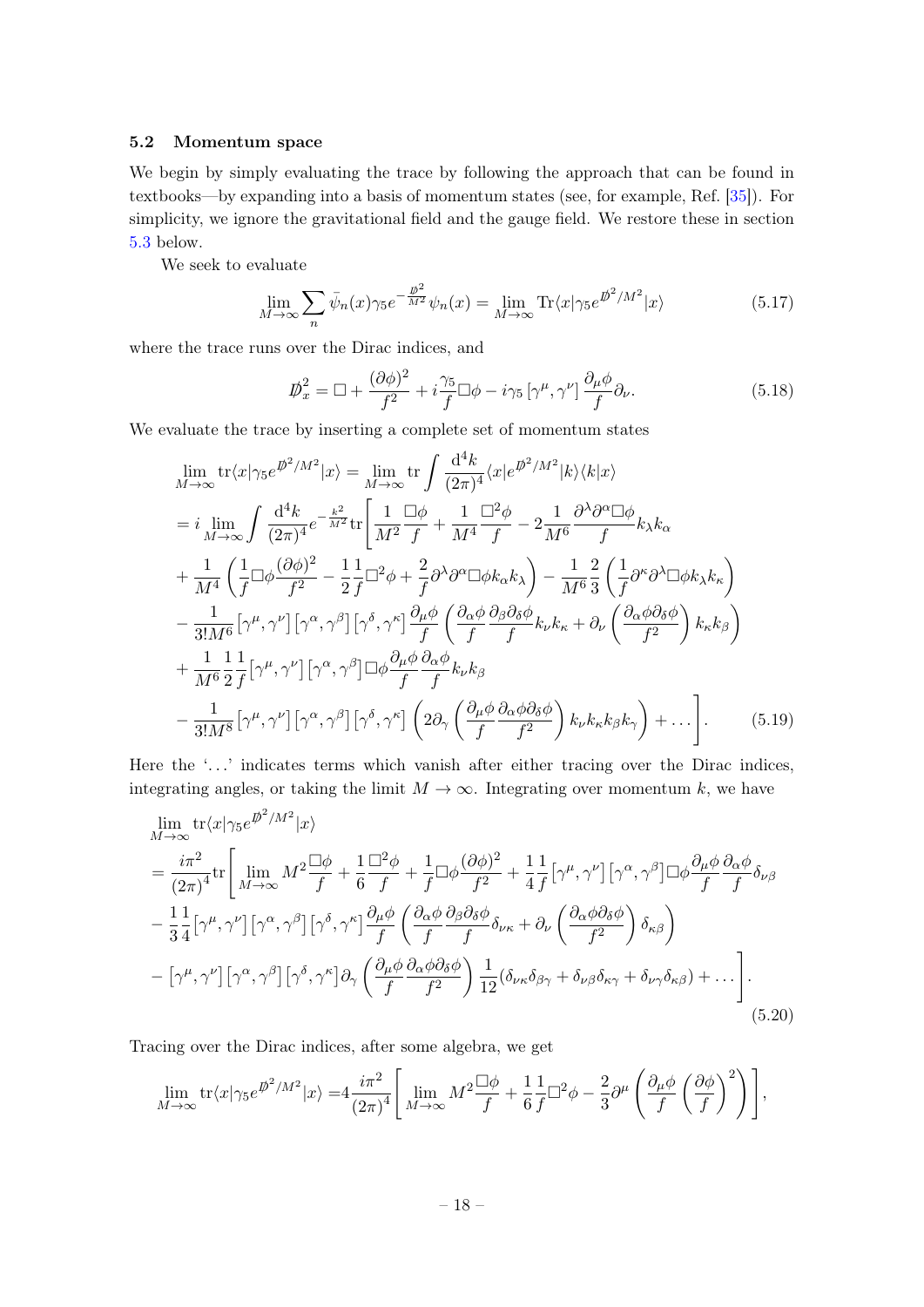and thus the anomaly function is

$$
\mathscr{A} = -\frac{1}{2\pi^2} \left[ \lim_{M \to \infty} M^2 \frac{\Box \phi}{f} + \frac{1}{6} \frac{1}{f} \Box^2 \phi - \frac{2}{3} \partial^\mu \left( \frac{\partial_\mu \phi}{f} \left( \frac{\partial \phi}{f} \right)^2 \right) \right]. \tag{5.21}
$$

Note that we recover the result we found perturbatively in Minkowski space.

#### <span id="page-19-0"></span>5.3 Heat kernel approach

The second approach we use is to recast the sum in eq.  $(5.16)$  as the solution of a heat equation (see Ref. [\[40\]](#page-28-2), and references within). The advantage of this powerful method is that it allows us to include both the effects of gravitation, as well as gauge fields in the transformation of the path integral measure.

Since  $\bar{\psi}_n(x)\gamma_5\psi_n(x) = \text{Tr}[\bar{\psi}_n(x)\gamma_5\psi_n(x)]$ , where the trace is over the spinor indices we can write [\[40\]](#page-28-2)

$$
\sum_{n} \bar{\psi}_n(x)\gamma_5\psi_n(x) = \lim_{\tau \to 0} \text{tr}[\gamma_5 K(\tau; x, x)]. \tag{5.22}
$$

The heat kernel function, defined as

$$
K_{\alpha\beta}(\tau;x,x') = e^{-\tau \vec{\mathcal{P}}_x^2} \sum_n \psi_{n\alpha}(x) \bar{\psi}_{n\beta}(x'),\tag{5.23}
$$

is the formal solution to the heat equation

$$
-\frac{\partial}{\partial \tau} K_{\alpha\beta}(\tau; x, x') = (\not{D}_x^2)_{\alpha\rho} K_{\rho\beta}(\tau; x, x'),\tag{5.24}
$$

where  $\alpha$ ,  $\beta$  and  $\rho$  are spinor indices. The heat equation operator can be written in the form

<span id="page-19-1"></span>
$$
\mathcal{D}^2 = -(\tilde{\nabla}_{\mu}\tilde{\nabla}^{\mu} + Q(x)),\tag{5.25}
$$

where  $\tilde{\nabla}_{\mu}$  is a matrix covariant derivative operator and  $Q(x)$  is a matrix which does not contain any derivative operators (for our fermion, we define these operators in eq. [\(5.29\)](#page-20-2)).

We are interested in the heat kernel near  $\tau = 0$ , and we formally expand in powers of

τ

<span id="page-19-2"></span>
$$
K(\tau; x, x) = \frac{1}{(4\pi\tau)^2} \sum_{k=0}^{\infty} \tau^k E_k(x).
$$
 (5.26)

Using this expansion, we can evaluate

<span id="page-19-3"></span>
$$
\mathscr{A}(x) = \sum_{n} \bar{\psi}_n(x) \gamma_5 \psi_n(x) = \lim_{\tau \to 0} \frac{1}{(4\pi\tau)^2} \sum_{k=0}^{2} \text{tr}[\gamma_5 \tau^k E_k(x)]. \tag{5.27}
$$

For a heat operator of the general form in eq. [\(5.25\)](#page-19-1), the  $E_k(x)$  coefficients in the  $\tau$ -expansion in eq. [\(5.26\)](#page-19-2) are known. In particular

$$
E_0 = 1, \qquad E_1 = Q + \frac{R}{6},
$$
  
\n
$$
E_2 = \frac{\Box Q}{6} + \frac{RQ}{6} + \frac{Q^2}{2} + \frac{\Box R}{30} + \frac{R^2}{72} - \frac{R_{\mu\nu}R^{\mu\nu}}{180} + \frac{R_{\mu\nu\rho\sigma}R^{\mu\nu\rho\sigma}}{180} + \frac{W^{\mu\nu}W_{\mu\nu}}{12},
$$
\n
$$
(5.28)
$$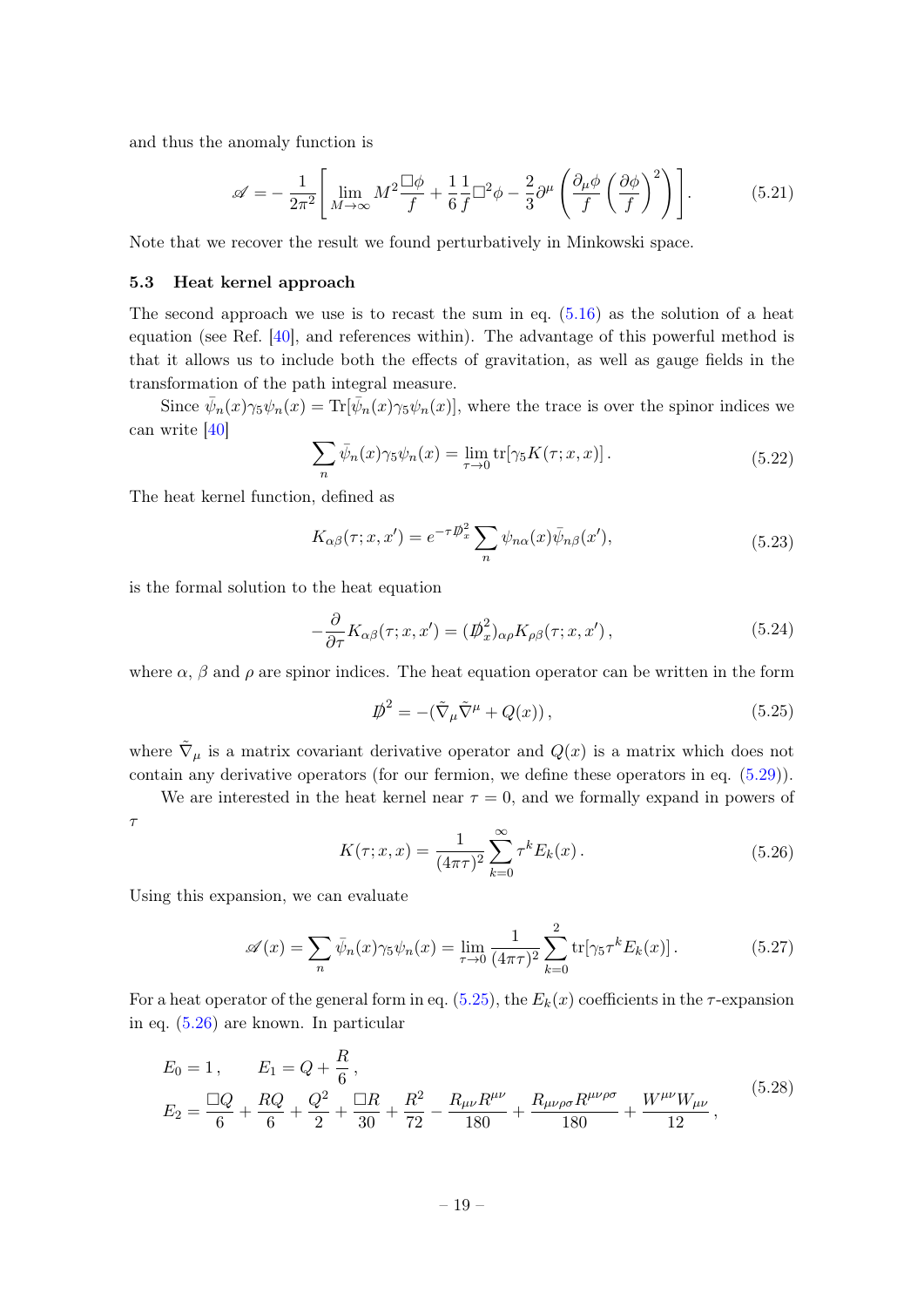where  $W_{\mu\nu} = [\tilde{\nabla}_{\mu}, \tilde{\nabla}_{\nu}]$ . For the theory at hand, we have [\[40\]](#page-28-2)

<span id="page-20-2"></span>
$$
\tilde{\nabla}_{\mu} = \partial_{\mu} + \frac{1}{8} [\gamma_b, \gamma_c] \sigma_{\mu}^{bc} + A_{\mu} + \frac{i}{2} [\gamma_b, \gamma_c] e_{\mu}^{b} e_{\nu}^{c} \gamma_5 \frac{\partial^{\nu} \phi}{f},
$$
\n
$$
Q = -\frac{R}{4} + \frac{1}{4} [\gamma_b, \gamma_c] e_{\mu}^{b} e_{\nu}^{c} F^{\mu \nu} + i \gamma_5 \frac{(\partial_{\mu} \phi)^{;\mu}}{f} - 2 \left(\frac{\partial \phi}{f}\right)^2,
$$
\n
$$
W_{\mu \nu} = F_{\mu \nu} - \frac{1}{4} \gamma_b \gamma_c e_{\alpha}^{b} e_{\beta}^{c} R^{\alpha \beta}{}_{\mu \nu}
$$
\n
$$
- i \gamma_5 \gamma^a e_a^{\rho} \left( \gamma_{\nu} \frac{(\partial_{\rho} \phi)_{;\mu}}{f} - \gamma_{\mu} \frac{(\partial_{\rho} \phi)_{;\nu}}{f} \right) - \gamma^a e_a^{\rho} \frac{\partial_{\rho} \phi}{f} \left( \gamma_{\mu} \gamma^b e_{b}^{\sigma} \frac{\partial_{\sigma} \phi}{f} \gamma_{\nu} - \gamma_{\nu} \gamma^b e_{b}^{\sigma} \frac{\partial_{\sigma} \phi}{f} \gamma_{\mu} \right).
$$
\n(5.29)

We need the traces

$$
\text{tr}[\gamma_5 Q] = 4i \frac{\Box \phi}{f}, \quad \text{tr}[\gamma_5 Q^2] = \epsilon^{\mu\nu\alpha\beta} F_{\mu\nu} F_{\alpha\beta} - 16i \left(\frac{\partial \phi}{f}\right)^2 \frac{\Box \phi}{f} + 2iR \frac{\Box \phi}{f},
$$
\n
$$
\text{tr}[\gamma_5 W^{\mu\nu} W_{\mu\nu}] = \frac{1}{4} \epsilon^{\mu\nu\alpha\beta} R^{\rho\sigma}{}_{\mu\nu} R_{\rho\sigma\alpha\beta} + i \text{tr}[\gamma^{\alpha} \gamma^{\beta} \gamma^{\rho} \gamma^{\nu}] R_{\alpha\beta\mu\nu} \frac{(\partial_{\rho} \phi)_{;\mu}}{f} - 4i \text{tr}[\gamma^{\rho} \gamma^{\nu}] F_{\mu\nu} \frac{(\partial_{\rho} \phi)_{;\mu}}{f} + 64i \left(\frac{\partial \phi}{f}\right)^2 \frac{\Box \phi}{f} - 64i \frac{(\partial_{\nu} \phi)_{;\mu}}{f} \frac{(\partial^{\mu} \phi)}{f} \frac{(\partial^{\nu} \phi)}{f}.
$$
\n(5.30)

Thus, we can compute the traces over the  $E_k$  in eq. [\(5.27\)](#page-19-3)

$$
\text{tr}[\gamma_5 E_0] = 0, \quad \text{tr}[\gamma_5 E_1] = 4i \frac{\Box \phi}{f}
$$
\n
$$
\text{tr}[\gamma_5 E_2] = 2i \frac{\Box^2 \phi}{3f} + 2i \frac{G^{\mu \nu}(\partial_{\mu} \phi)_{;\nu}}{3f} + \frac{1}{2} \epsilon^{\mu \nu \alpha \beta} F_{\mu \nu} F_{\alpha \beta} + \frac{1}{48} \epsilon^{\mu \nu \alpha \beta} R^{\rho \sigma}{}_{\mu \nu} R_{\rho \sigma \alpha \beta} \tag{5.31}
$$
\n
$$
- \frac{8}{3}i \left( \frac{\partial^{\mu} \phi}{f} \frac{\partial_{\nu} \phi}{f} \frac{\partial^{\nu} \phi}{f} \right)_{;\mu}.
$$

After putting everything together, we find the Minkowski space anomaly

<span id="page-20-1"></span>
$$
\langle \nabla_{\mu} j_{5}^{\mu}(x) \rangle = -\frac{1}{\tau} \left( \frac{\Box \phi}{2\pi^{2} f} \right) - \frac{\Box^{2} \phi}{12\pi^{2} f} - \frac{\nabla_{\mu} (G^{\mu\nu} \partial_{\nu} \phi)}{12\pi^{2} f} + \frac{1}{3\pi^{2}} \nabla_{\mu} \left( \frac{\partial^{\mu} \phi}{f} \frac{\partial_{\nu} \phi}{f} \frac{\partial^{\nu} \phi}{f} \right) + \frac{1}{384\pi^{2}} \epsilon^{\mu\nu\alpha\beta} R^{\rho\sigma}{}_{\mu\nu} R_{\rho\sigma\alpha\beta} - \frac{1}{16\pi^{2}} \epsilon^{\mu\nu\alpha\beta} F_{\mu\nu} F_{\alpha\beta} .
$$
 (5.32)

We have a linearly divergent piece  $\propto \tau^{-1}$  (which renormalizes the kinetic part of equation of motion for the axion,  $\Box \phi + V' = -\langle \nabla_{\mu} j_5^{\mu} \rangle$  $\binom{\mu}{5}(x)/f$ , analogously to the terms dependent on the Pauli-Villars mass in section [2,](#page-4-0) or the mass scale above in section [5.2\)](#page-18-0) and finite anomalous terms. Note that all of the terms are total derivatives.

## <span id="page-20-0"></span>5.4 Jacobian terms in the Lagrangian

The results in this section indicate that when changing from the fermion basis in eq. [\(1.1\)](#page-2-0) to the basis in eq.  $(1.3)$  the transformation properties of the path integral measure imply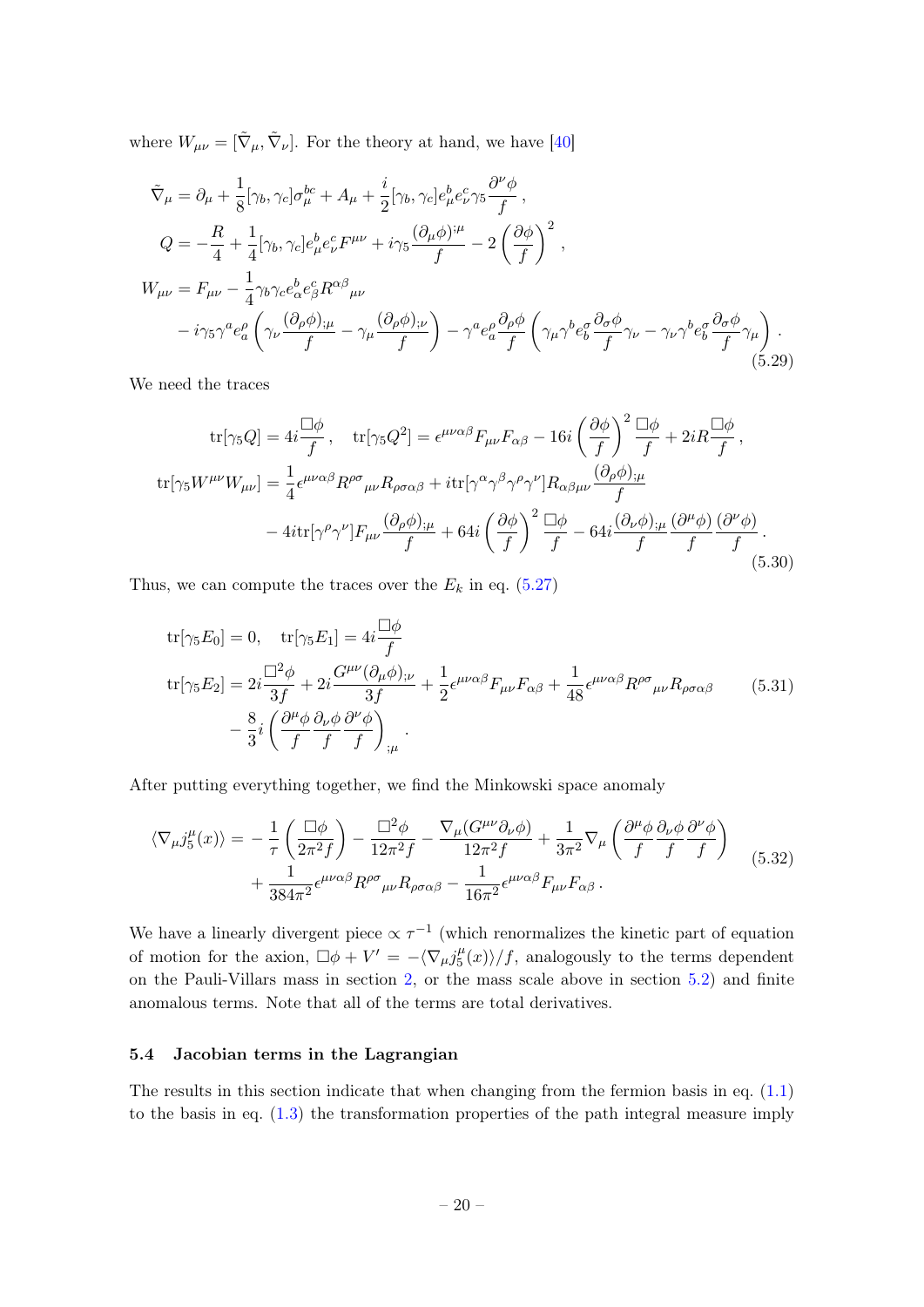that the action should be supplemented with the terms

$$
\Delta \mathcal{L}_{\text{jac}} = \frac{1}{12\pi^2} \left[ \frac{1}{2} G^{\mu\nu} \frac{\partial_{\mu} \phi}{f} \frac{\partial_{\nu} \phi}{f} - \left( \frac{\partial \phi}{f} \right)^4 - \frac{1}{2} \left( \frac{\Box \phi}{f} \right)^2 \right] - \frac{\phi}{384\pi^2 f} \epsilon^{\mu\nu\alpha\beta} R^{\rho\sigma}{}_{\mu\nu} R_{\rho\sigma\alpha\beta} + \frac{\phi}{16\pi^2 f} \epsilon^{\mu\nu\alpha\beta} F_{\mu\nu} F_{\alpha\beta}.
$$
 (5.33)

Note that these terms have precisely the right form to cancel the contributions from the anomalous axial current and recover the correct massless limit.

Our results in this section depended explicitly on the inclusion of the axion in regularizing the path integral. It is not immediately clear that the inclusion of this term is justified. However, clearly we recover exactly the right terms to cancel the anomalous behavior of the Feynman graphs in the previous sections. We note that if the chiral symmetry were promoted to a local gauge symmetry, the axion interaction is related to the pure gauge part of an axial gauge field. In addition to the usual anomalous gauge invariant terms, the axion terms above correspond to pure-gauge terms. The axion in this case then appears to behave as a Stueckelberg-like field for the axial symmetry. We leave further exploration of axial gauge theories to future work.

#### <span id="page-21-0"></span>6 Backreaction and equivalence of the formulations

In this section we show that the  $\psi$  and  $\chi$  models, eqs. [\(1.1\)](#page-2-0) and [\(1.3\)](#page-2-1), respectively, are different formulations of the same theory, provided we account for the the Jacobian terms coming from the non-invariance of the fermion path integral measure under chiral rotation, eq.  $(1.2)$ , relating the two. For completeness, we also discuss the backreaction on the gravitational background.

To compute the backreaction effects of the fermions on the classical  $\phi$  and  $g_{\mu\nu}$  background fields we adopt a semiclassical approach. We derive the classical equations of motion for  $\phi$  and  $g_{\mu\nu}$  by extremising the total action

$$
S_{\text{total}}[\phi, g] = S_g^{\text{bare}}[g] + S_{\phi}[\phi, g] + W_{\text{int}}[\phi, g]. \tag{6.1}
$$

In this expression, the axion action is

$$
S_{\phi}[\phi, g] = \int d^4x \sqrt{-g} \left[ \frac{(\partial \phi)^2}{2} - V(\phi) \right], \qquad (6.2)
$$

and the gravitational action is given by [\[39,](#page-28-1) [41\]](#page-28-3)

<span id="page-21-1"></span>
$$
S_g^{\text{bare}}[g] = \int d^4x \sqrt{-g} \left[ \frac{M_{\text{Pl},B}^2}{2} \left( R + 2\Lambda_B \right) + d_{1,B} R^2 + d_{2,B} R^{\mu\nu} R_{\mu\nu} + d_{3,B} \Box R + d_{4,B} R^{\mu\nu\alpha\beta} R_{\mu\nu\alpha\beta} \right]. \tag{6.3}
$$

The gravitational action contains the bare dimensionful and dimensionless  $M_{\text{Pl},B}$ ,  $\Lambda_B$ ,  $d_{i,B}$ constants. These constants are not observable, since they receive finite or infinite corrections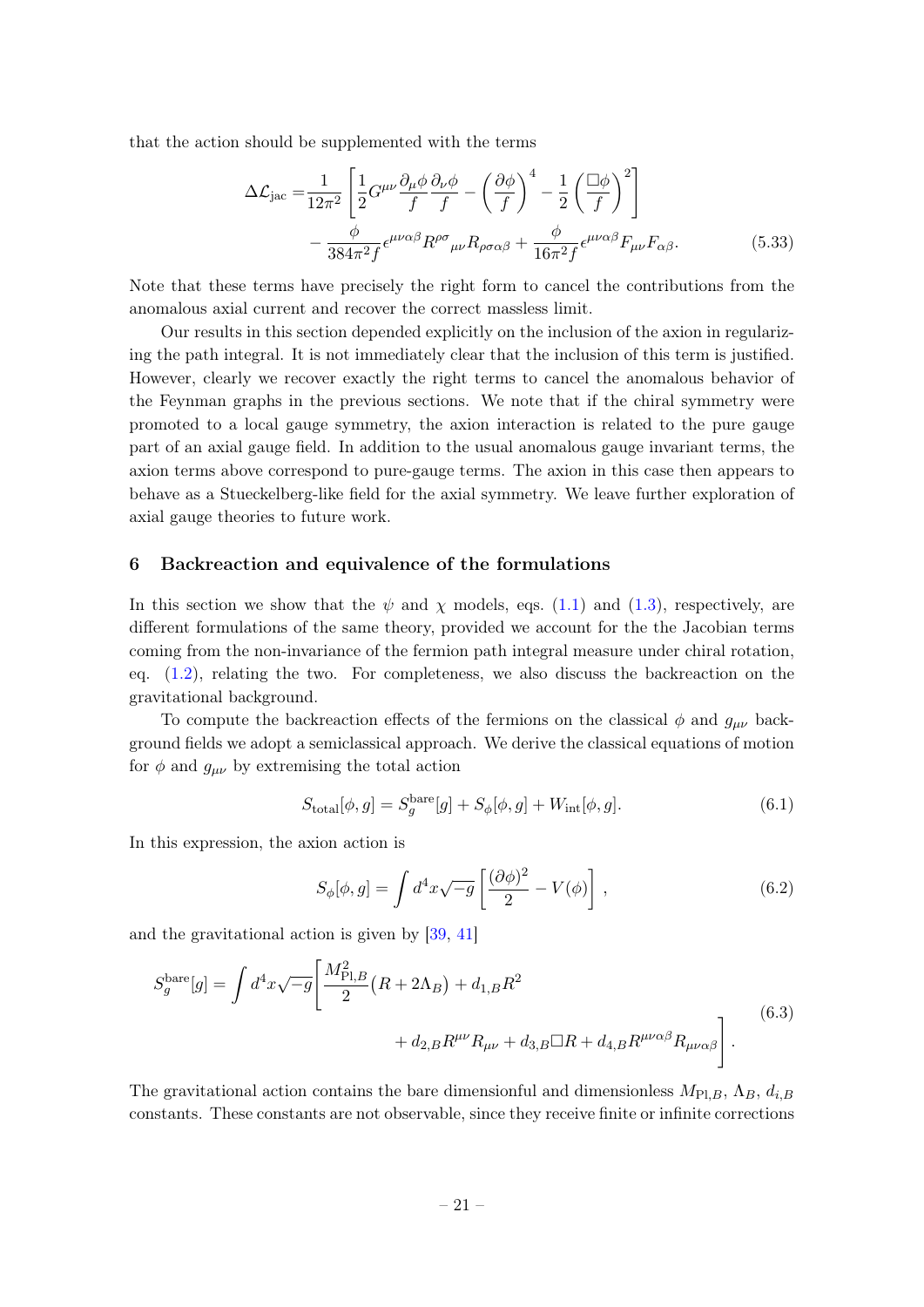from the interaction effective action,  $W_{\text{int}}[\phi, g]$ , defined as

<span id="page-22-1"></span><span id="page-22-0"></span>
$$
e^{iW_{\rm int}[\phi,g]} \equiv \int d\bar{\psi} d\psi e^{iS_f[\bar{\psi},\psi,\phi,g]} \,. \tag{6.4}
$$

According to eq.  $(1.1)$  in the massless limit  $\psi$  decouples from the axion, since the interaction effective action  $W_{\text{int}}$  becomes a function only of the metric  $g_{\mu\nu}$ ,

$$
\frac{\delta S_{\phi}}{\delta \phi} = -\frac{\delta}{\delta \phi} W_{\rm int}[\phi, g] = -\left\langle \frac{\delta S_f[\bar{\psi}, \psi, \phi, g]}{\delta \phi} \right\rangle_{m \to 0} = 0. \tag{6.5}
$$

 $\psi$  remains coupled to the gravitational background. The Einstein equations are sourced by  $W_{\text{int}},$ 

$$
\frac{2}{\sqrt{-g}} \frac{\delta S_g^{\text{bare}}}{\delta g_{\mu\nu}} + \frac{2}{\sqrt{-g}} \frac{\delta S_\phi}{\delta g_{\mu\nu}} = -\frac{2}{\sqrt{-g}} \frac{\delta W_{\text{int}}}{\delta g_{\mu\nu}} = -\left\langle \frac{2}{\sqrt{-g}} \frac{\delta S_f[\bar{\psi}, \psi, \phi, g]}{\delta g_{\mu\nu}} \right\rangle \equiv \langle T_{\psi}^{\mu\nu} \rangle. \tag{6.6}
$$

Nevertheless, the right hand side of eq. [\(6.6\)](#page-22-0) can be absorbed into the gravitational terms on the left after renormalizing the gravitational action,  $S_g^{\text{ren}} = S_g^{\text{bare}} - i \log \mathcal{Z}_f$ , where  $\mathcal{Z}_f[g] \equiv \lim_{m\to 0} \int d\bar{\psi}d\psi e^{iS_f[\bar{\psi},\psi,\phi,g]}$ . The renormalization due to the massless  $\psi$  amounts to constant shifts in the coupling constants in eq. [\(6.3\)](#page-21-1), e.g.,  $d_{i,B} \to d_{i,B} + \Delta d_i$ , etc., where explicit expressions for the constant shifts can be found in, e.g., Refs. [\[39–](#page-28-1)[41\]](#page-28-3).

We now show that the vanishing of the backreaction on the axion background, eq.  $(6.5)$ , remains valid in the  $\chi = e^{i\gamma_5 \phi/f} \psi$  formulation of the theory, eq. [\(1.3\)](#page-2-1), provided we account for the Jacobian factor coming from the non-invariance of the fermion path integral measure, i.e.,

<span id="page-22-2"></span>
$$
e^{iW_{\rm int}[\phi,g]} = e^{iW_{\rm Jac}[\phi,g]} \int d\bar{\chi} d\chi e^{iS_f[\bar{\chi},\chi,\phi,g]}.
$$
\n(6.7)

Since when  $m \to 0$ 

$$
\frac{\delta}{\delta \phi} W_{\text{Jac}}[\phi, g] = \frac{2}{f} \mathscr{A}(\phi, g) = \frac{1}{f} \langle \nabla_{\mu} j_5^{\mu}(\bar{\chi}, \chi) \rangle = -\left\langle \frac{\delta S_f[\bar{\chi}, \chi, \phi, g]}{\delta \phi} \right\rangle, \tag{6.8}
$$

where

$$
W_{\text{Jac}}[\phi, g] = \int d^4x \sqrt{-g} \frac{1}{12\pi^2} \left[ \frac{1}{2} G^{\mu\nu} \frac{\partial_\mu \phi}{f} \frac{\partial_\nu \phi}{f} - \left( \frac{\partial \phi}{f} \right)^4 - \frac{1}{2} \left( \frac{\Box \phi}{f} \right)^2 \right],\tag{6.9}
$$

we recover the no backreaction limit in the derivative-coupling formulation of the theory

$$
\frac{\delta S_{\phi}}{\delta \phi} = -\frac{\delta}{\delta \phi} W_{\rm int}[\phi, g] = -\frac{\delta}{\delta \phi} W_{\rm Jac}[\phi, g] - \left\langle \frac{\delta S_f[\bar{\chi}, \chi, \phi, g]}{\delta \phi} \right\rangle \underset{m \to 0}{=} 0. \tag{6.10}
$$

Hence, even though  $\langle \nabla_{\mu} j_5^{\mu} \rangle$  $\langle \frac{\mu}{5}(\bar{\chi}, \chi) \rangle$  is anomalous, its effect on correlation functions of the axion,  $\phi$ , is canceled by the Jacobian terms, yielding a zero net backreaction on the axion background, in agreement with the  $\psi$  formulation of the theory.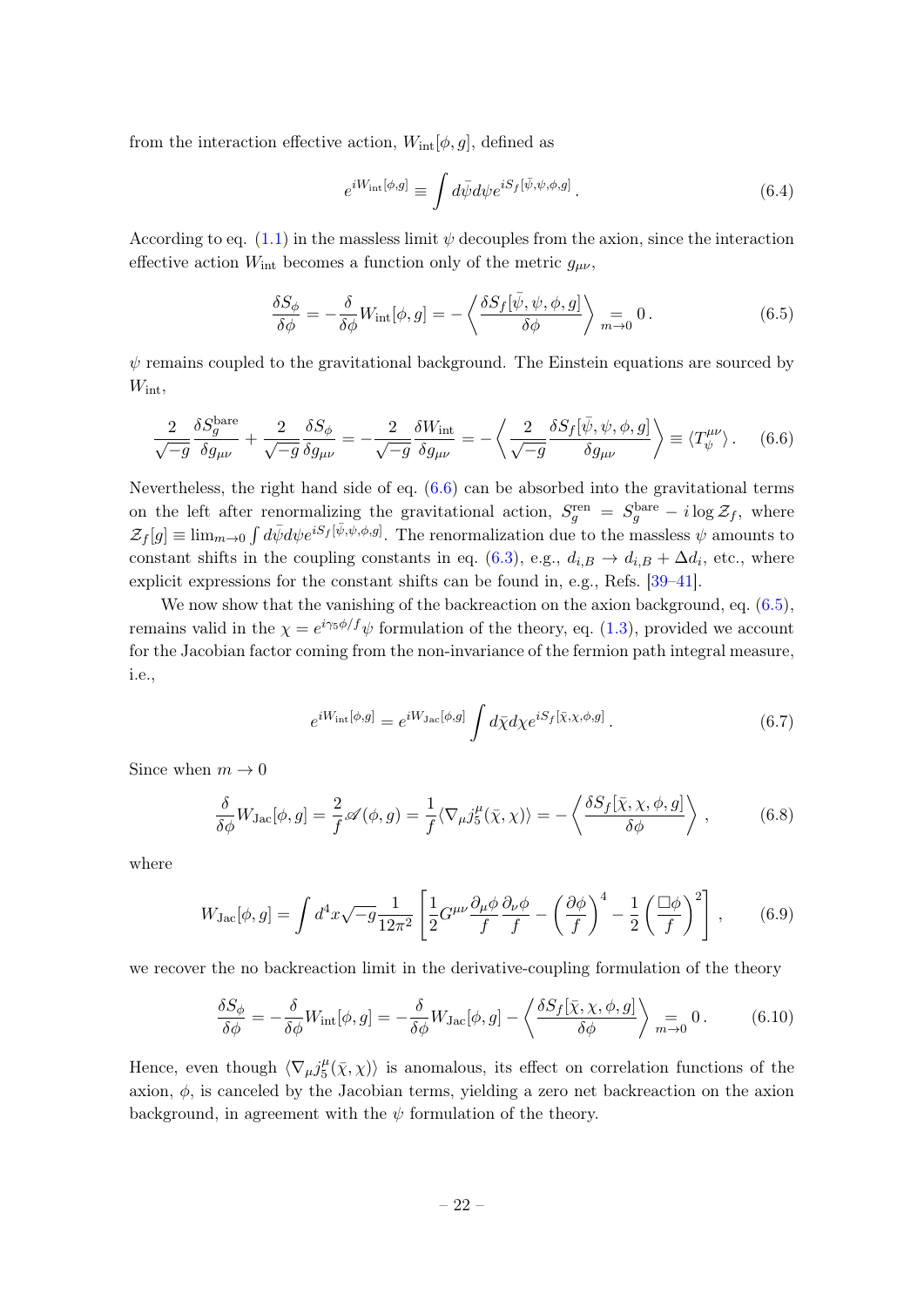We note that, since  $W_{\text{int}}[\phi, g]$  is the same in the  $\chi$  and  $\psi$  formulations, when the axion is considered as a dynamical quantum field, its correlation functions are independent of the choice of the fermion basis. The partition function of the quantum axion

$$
\mathcal{Z}_{\phi} = \int \mathcal{D}\phi e^{iS_{\phi}[\phi,g] + iW_{\rm int}[\phi,g] + i\int d^4x \mathcal{K}(x)\phi(x)},\tag{6.11}
$$

where  $\mathcal{K}(x)$  is a classical source, can be used in the standard manner [\[41\]](#page-28-3) to determine the connected, time-ordered Green functions of the axion

$$
i^j \langle 0|T(\phi(x_1)...\phi(x_j))|0\rangle_c = \left(\frac{\delta^j \ln \mathcal{Z}_\phi}{\delta \mathcal{K}(x_1)...\delta \mathcal{K}(x_j)}\right)_{\mathcal{K}=0},\tag{6.12}
$$

independently of the choice of fermion basis.

One benefit of working in the derivatively coupled basis, eq.  $(1.3)$ , is that it allows us to read off the form of the effective action obtained by integrating out a very massive fermion. In the limit where the fermion  $\chi$  is very massive,  $m \to \infty$ , the effective theory tends to  $S_g^{\text{ren}} + S_\phi + W_{\text{Jac}}[\phi, g]$ . In this limit, the physical and regulator fields cancel in their contributions to the diagrams above in sections [2](#page-4-0) and [3,](#page-8-0) leaving behind the terms that arise from the Jacobian factor from the change of basis derived in section [5.](#page-16-0) This is analogous to the situation that occurs, for example, for axion gauge-field interactions [\[34,](#page-27-1) [42\]](#page-28-4).

The effective axion action that results from integrating out the fermion in eq.  $(1.1)$ or [\(1.3\)](#page-2-1) contains a number of terms that have been invoked in various phenomenological contexts. Non-minimal theories of a scalar field involving only the first term in eq. [\(6.9\)](#page-22-2) have been considered in the context of inflation, dark matter and dark energy [\[43–](#page-28-5)[50\]](#page-28-6). The QCD axion non-minimally coupled to gravity with an interaction term of the form  $\sim cG^{\mu\nu}\partial_{\mu}\phi\partial_{\nu}\phi/(24\pi^2f^2)$ , can be a viable dark matter candidate provided the dimensionless coefficient is unnaturally large,  $|c| \gg 1$ , as required by the CMB isocurvature constraints [\[50\]](#page-28-6). Small-scale inflation can also be realized by a scalar field with a large non-minimal coupling [\[50\]](#page-28-6). Finally, kinetically driven inflationary scenarios have been constructed using the second and third terms in eq.  $(6.9)$  [\[51\]](#page-28-7).

## <span id="page-23-0"></span>7 Summary and conclusions

In this paper, we have studied the theory of a Dirac fermion interacting with an axion-like particle, or a pseudoscalar via a derivative coupling. We have demonstrated that, in the massless limit, the classical chiral symmetry of the action is spoiled by the axion background. We have computed the contributions to this anomalous Ward identity perturbatively using Feynman graphs in both Minkowski spacetime, as well as the linear gravitational corrections due to metric fluctuations around a Minkowski background. Using Fujikawa's method, we have also studied the transformation properties of the path integral measure under chiral rotations of the fermion in the presence of the axion background, and shown that the resulting anomaly function matches the result computed with Feynman graphs.

Our results indicate that the axial current of fermions derivatively coupled to axions is naively anomalous. In particular, our results show that the two theories (in eqs. [\(1.1\)](#page-2-0) and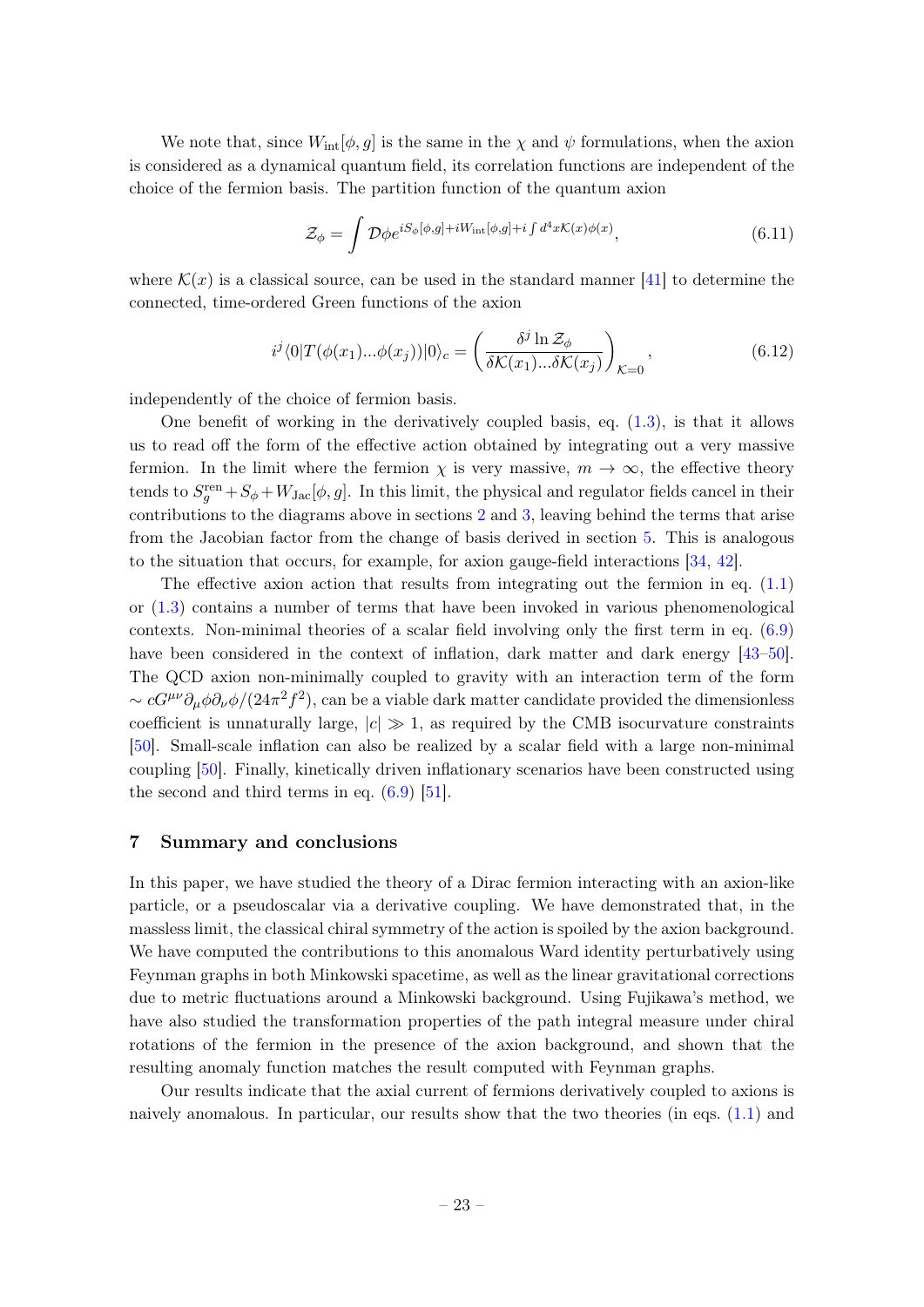[\(1.3\)](#page-2-1)) are two formulations of the same underlying theory, provided that one accounts for the Jacobian terms coming from the non-invariance of the fermion path integral measure under chiral rotations. The form of the Jacobian from the field redefinition also indicates that the one-loop effective action of a pseudo-scalar should naturally contain the dimension-six operators,  $(\Box \phi/f)^2$  and  $G^{\mu\nu}\partial_{\mu}\phi\partial_{\nu}\phi/f^2$ , as well as the dimension eight operator  $(\partial \phi/f)^4$ . In particular, these interactions are induced when a heavy fermion is integrated out of the theory. While such interactions are likely irrelevant for axion-fermion theories like the Peccei-Quinn solution to the strong CP problem [\[52\]](#page-28-8), these terms may lead to interesting effects in theories of axion inflation or axion dark matter.

This result resolves difference in the results found in [\[17\]](#page-26-16), and [\[19,](#page-27-4) [20\]](#page-27-3). Working in the derivatively coupled basis, Ref. [\[17\]](#page-26-16) found non-vanishing fermion backreaction effects during axion-driven inflation in the limit that the fermion was massless. On the other hand, Refs. [\[19,](#page-27-4) [20\]](#page-27-3) argued that one should make a field redefinition to make the chiral symmetry manifest in the limit  $m \to 0$ . However, away from the massless limits, the two formulations of apparently the same theory appeared to give different results. The results presented here indicate that the origin of these differences is in the transformation properties of the path integral measure.

Our results have been computed using two different regularization schemes for the Feynman graphs, t'Hooft-Veltman dimensional regularization and Pauli-Villars, and using the fermion modes in the derivatively coupled basis to regularize the path integral computation. The resulting anomaly function is a local function of field operators, which suggests that perhaps a regularization scheme exists which preserves the chiral symmetry and conserves this current. However, in the presence of gauge interactions, such a scheme would need to also preserve gauge invariance. We leave investigation of this possibility to future work.

## Acknowledgments

We thank Giovanni Cabass, Patrick Draper, Yoni Kahn, Rob Leigh, and Jessie Shelton for useful conversations; and Patrick Draper, Lauren Pearce and Lorenzo Sorbo for comments on a draft of this manuscript. This work was supported in part by the US Department of Energy through grant DESC0015655.

## <span id="page-24-0"></span>A Adiabatic solutions to the Dirac equation in de Sitter

In this appendix, we summarize the adiabatic expansion of the Dirac equation for the fermion interacting with the axion field originally presented in Ref. [\[19\]](#page-27-4), and list the parts of the solutions up to fourth order that are required for the computation of the anomaly in the text.

We begin with the Dirac equation for the fermion

$$
i\dot{u}_r = mu_r + \left(\frac{k}{a} + 2Hr\xi\right)v_r, \quad i\dot{v}_r = -mv_r + \left(\frac{k}{a} + 2Hr\xi\right)u_r.
$$
 (A.1)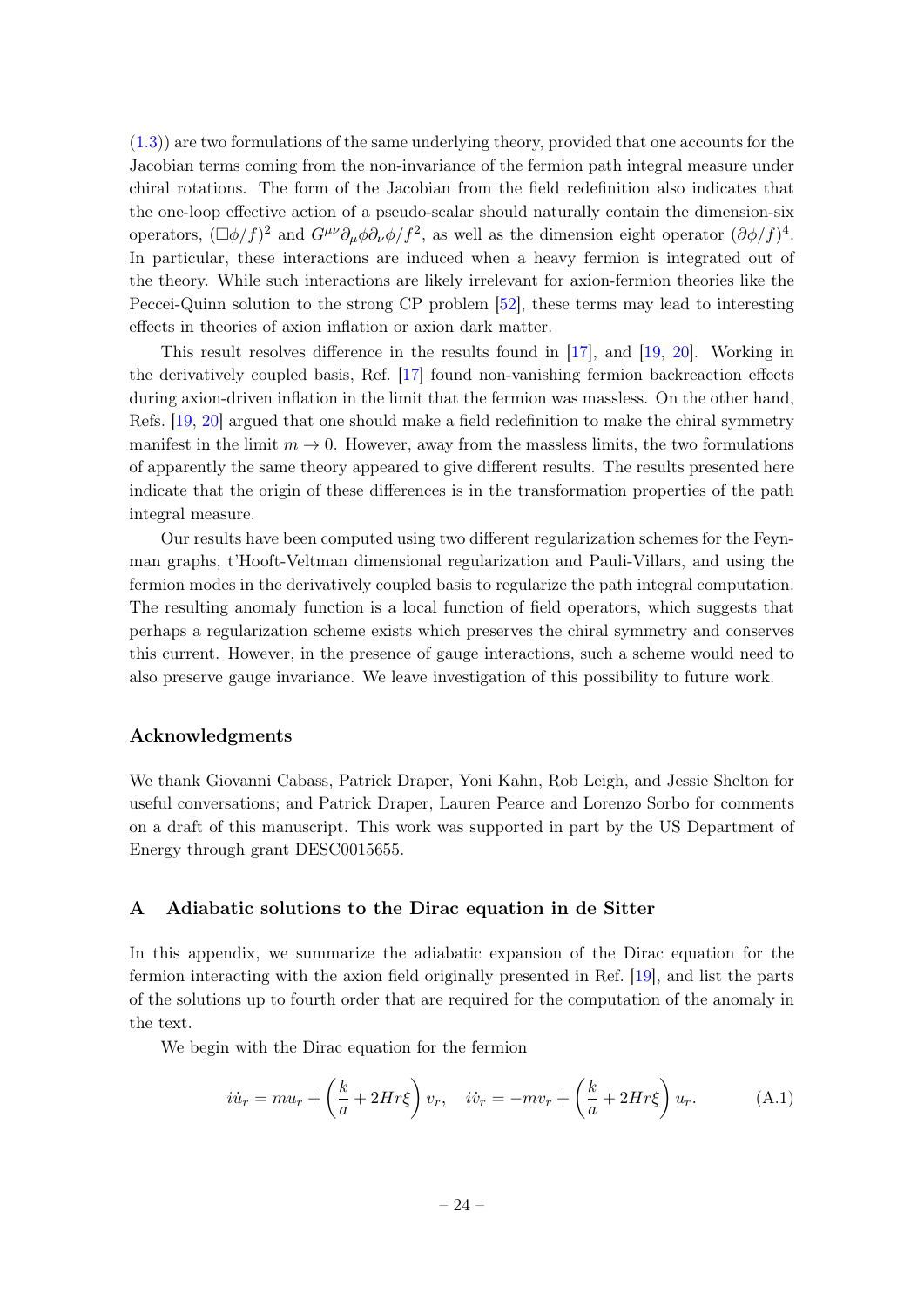Our goal is to solve these equations as an expansion in the Hubble parameter  $H$ . We introduce the ansatz [\[36](#page-27-5)[–38\]](#page-28-0)

$$
u_r = \sqrt{1 + \frac{m}{\omega}} \exp\left(-i \int^t d\tilde{t} \left[\omega(\tilde{t}) + H\omega_1(\tilde{t}) + H^2\omega_2(\tilde{t})\right]\right) \left[1 + HF_{1,r} + H^2F_{2,r}\right],
$$
  

$$
v_r = \sqrt{1 - \frac{m}{\omega}} \exp\left(-i \int^t d\tilde{t} \left[\omega(\tilde{t}) + H\omega_1(\tilde{t}) + H^2\omega_2(\tilde{t})\right]\right) \left[1 + HG_{1,r} + H^2G_{2,r}\right],
$$
 (A.2)

where we have the freedom to choose  $F_{i,r}$  to be real, and where  $\omega = \sqrt{k^2/a^2 + m^2}$ . We solve the equations of motion iteratively, and impose the quantization condition

$$
u_r u_r^* + v_r v_r^* = 2,
$$
\n(A.3)

at each order. In order to reproduce the anomaly, we require the solutions up to fourth order in the expansion in  $H$ . The solutions up to second order in  $H$  were found in Ref. [\[19\]](#page-27-4), and read

$$
F_{1,r} = -\frac{r\xi m}{\omega^2} \sqrt{\frac{\omega - m}{\omega + m}}, \qquad G_{1,r} = \frac{r\xi m}{\omega^2} \sqrt{\frac{\omega + m}{\omega - m}} + i \frac{m}{2\omega^2},
$$
  
\n
$$
\omega_1 = 2r\xi \sqrt{1 - \frac{m^2}{\omega^2}}, \qquad \omega_2 = \frac{m(4\omega - 5m)(\omega^2 - m^2)}{8\omega^5} + \frac{2m^2\xi^2}{\omega^3},
$$
  
\n
$$
F_2 = \frac{m(\omega - m)(5m^2 - 4\omega^2)}{16\omega^6} + \frac{m\xi^2(4\omega - 5m)}{2\omega^4},
$$
  
\n
$$
G_2 = \frac{m(-5m^3 - 5m^2\omega + 2m\omega^2 + 4\omega^3)}{16\omega^6} - i \frac{mr\xi(5m + 6\omega)}{2\omega^4} \sqrt{\frac{\omega - m}{\omega + m}} - \frac{m\xi^2(5m + 4\omega)}{2\omega^4}.
$$
  
\n(A.4)

To get all contributions to the anomaly in eq. [\(4.25\)](#page-15-2) above, we require the solutions up to order  $H<sup>4</sup>$ . Given the long and not particularly enlightening nature of these solutions, we list only the required pieces for evaluating eq. [\(4.25\)](#page-15-2). These are

$$
\omega^{(3)} = -\frac{4m^2\xi^3r\sqrt{\omega^2 - m^2}}{\omega^5} +
$$
\n
$$
\frac{m\xi r (25m^5 - 16m^4\omega - 50m^3\omega^2 + 32m^2\omega^3 + 27m\omega^4 - 18\omega^5)}{4\omega^7\sqrt{\omega^2 - m^2}}
$$
\n
$$
F_{3,r} = -\frac{m\xi^3r (15m^3 - 11m^2\omega - 12m\omega^2 + 8\omega^3)}{2\omega^6\sqrt{\omega^2 - m^2}} - \frac{m\xi r (65m^5 - 60m^4\omega - 111m^3\omega^2 + 102m^2\omega^3 + 48m\omega^4 - 44\omega^5)}{16\omega^8\sqrt{\omega^2 - m^2}} - \frac{m\xi^3r (15m^3 + 11m^2\omega - 12m\omega^2 - 8\omega^3)}{2\omega^6 k(t)} - \frac{m\xi r (65m^5 + 60m^4\omega - 93m^3\omega^2 - 100m^2\omega^3 + 24m\omega^4 + 44\omega^5)}{16\omega^8\sqrt{\omega^2 - m^2}},
$$
\n
$$
\Im[G_{3,r}] = -\frac{m\xi^2 (45m^3 + 57m^2\omega - 32m\omega^2 - 48\omega^3)}{4\omega^6(m + \omega)} - \frac{m (65m^4 + 5m^3\omega - 86m^2\omega^2 - 4m\omega^3 + 24\omega^4)}{32\omega^8}.
$$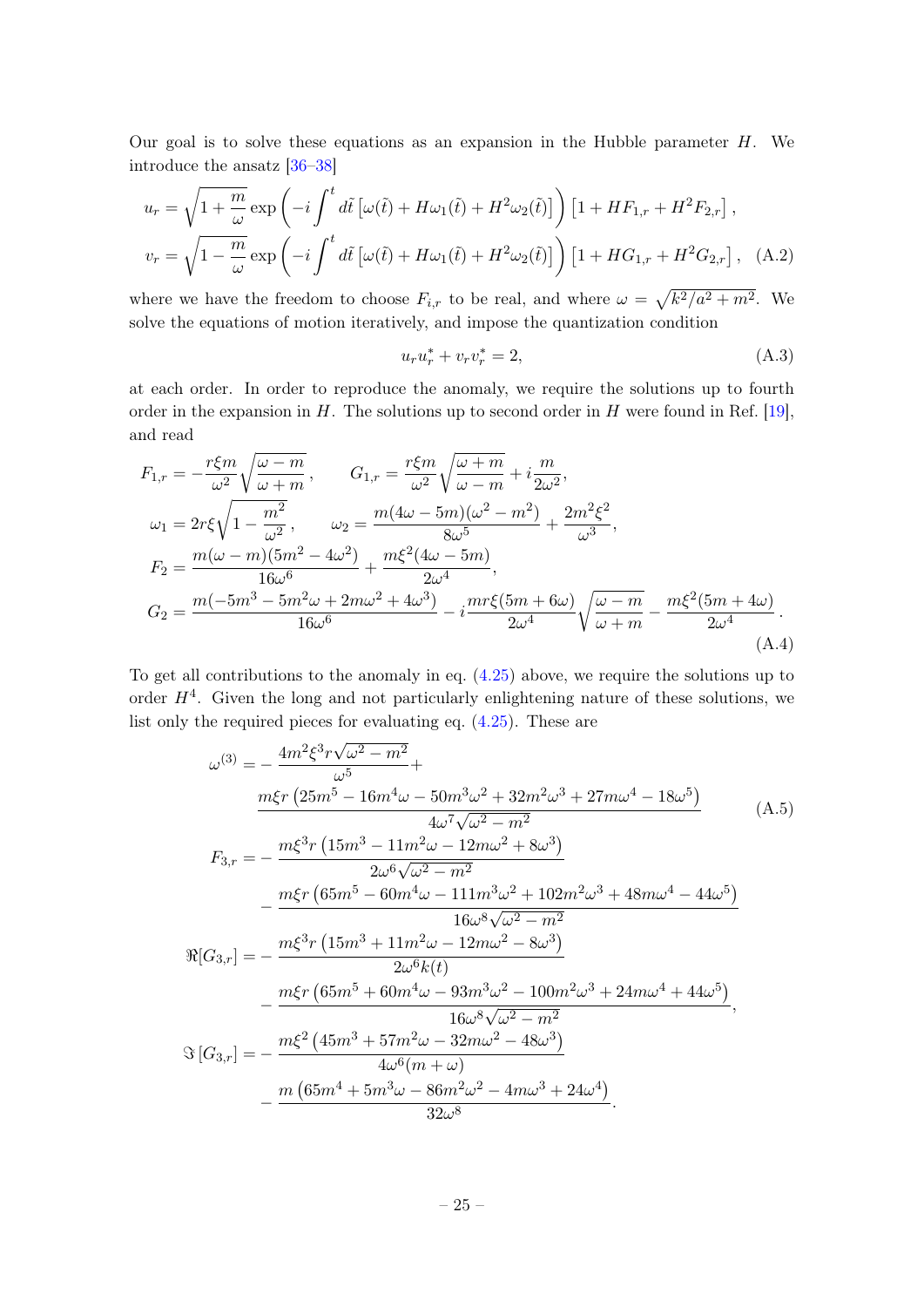At fourth adiabatic order, we need only the imaginary part of  $G_{4,r}$  for eq. [\(4.25\)](#page-15-2)

$$
\Im\left[G_{4,r}\right] = \frac{m\xi^3 r(m-\omega)^2 \left(195m^4 + 449m^3\omega + 170m^2\omega^2 - 240m\omega^3 - 160\omega^4\right)}{4\omega^8 k(t)^3} + \frac{m\xi r(m-\omega)^2}{32\omega^{10} k(t)^3} \left(1105m^6 + 2350m^5\omega - 53m^4\omega^2\right) - 2826m^3\omega^3 - 1220m^2\omega^4 + 708m\omega^5 + 400\omega^6\right).
$$
\n(A.6)

## References

- <span id="page-26-0"></span>[1] S. L. Adler, Axial vector vertex in spinor electrodynamics, Phys. Rev. 177 [\(1969\) 2426.](https://doi.org/10.1103/PhysRev.177.2426)
- <span id="page-26-1"></span>[2] J. S. Bell and R. Jackiw, A PCAC puzzle:  $\pi^0 \to \gamma\gamma$  in the  $\sigma$  model, [Nuovo Cim. A](https://doi.org/10.1007/BF02823296) 60 (1969) [47.](https://doi.org/10.1007/BF02823296)
- <span id="page-26-2"></span>[3] S. L. Adler and W. A. Bardeen, Absence of higher order corrections in the anomalous axial vector divergence equation, Phys. Rev. 182 [\(1969\) 1517.](https://doi.org/10.1103/PhysRev.182.1517)
- <span id="page-26-3"></span>[4] W. A. Bardeen, Anomalous Ward identities in spinor field theories, [Phys. Rev.](https://doi.org/10.1103/PhysRev.184.1848) 184 (1969) [1848.](https://doi.org/10.1103/PhysRev.184.1848)
- <span id="page-26-4"></span>[5] K. Fujikawa, Path Integral Measure for Gauge Invariant Fermion Theories, [Phys. Rev. Lett.](https://doi.org/10.1103/PhysRevLett.42.1195) 42 [\(1979\) 1195.](https://doi.org/10.1103/PhysRevLett.42.1195)
- <span id="page-26-5"></span>[6] K. Fujikawa, Path Integral for Gauge Theories with Fermions, [Phys. Rev. D](https://doi.org/10.1103/PhysRevD.21.2848) 21 (1980) 2848.
- <span id="page-26-6"></span>[7] H. B. Nielsen and M. Ninomiya, ADLER-BELL-JACKIW ANOMALY AND WEYL FERMIONS IN CRYSTAL, [Phys. Lett. B](https://doi.org/10.1016/0370-2693(83)91529-0) 130 (1983) 389.
- <span id="page-26-7"></span>[8] V. Domcke, Y. Ema, K. Mukaida and R. Sato, Chiral Anomaly and Schwinger Effect in Non-Abelian Gauge Theories, JHEP 03 [\(2019\) 111](https://doi.org/10.1007/JHEP03(2019)111) [[1812.08021](https://arxiv.org/abs/1812.08021)].
- <span id="page-26-8"></span>[9] T. Kimura, Divergence of Axial-Vector Current in the Gravitational Field, Progress of Theoretical Physics 42 (1969) 1191.
- <span id="page-26-9"></span>[10] R. Delbourgo and A. Salam, *The gravitational correction to pcac*, *[Phys. Lett. B](https://doi.org/10.1016/0370-2693(72)90825-8)* 40 (1972) [381.](https://doi.org/10.1016/0370-2693(72)90825-8)
- <span id="page-26-10"></span>[11] R. Delbourgo and A. Salam, *PCAC anomalies and gravitation*, .
- <span id="page-26-11"></span>[12] L. Alvarez-Gaume and E. Witten, Gravitational Anomalies, [Nucl. Phys. B](https://doi.org/10.1016/0550-3213(84)90066-X) 234 (1984) 269.
- <span id="page-26-12"></span>[13] S. H.-S. Alexander, M. E. Peskin and M. M. Sheikh-Jabbari, Leptogenesis from gravity waves in models of inflation, [Phys. Rev. Lett.](https://doi.org/10.1103/PhysRevLett.96.081301) 96 (2006) 081301 [[hep-th/0403069](https://arxiv.org/abs/hep-th/0403069)].
- <span id="page-26-13"></span>[14] P. Adshead, A. J. Long and E. I. Sfakianakis, Gravitational Leptogenesis, Reheating, and Models of Neutrino Mass, Phys. Rev. D 97 [\(2018\) 043511](https://doi.org/10.1103/PhysRevD.97.043511) [[1711.04800](https://arxiv.org/abs/1711.04800)].
- <span id="page-26-14"></span>[15] F. R. Klinkhamer and N. S. Manton, A Saddle Point Solution in the Weinberg-Salam Theory, [Phys. Rev. D](https://doi.org/10.1103/PhysRevD.30.2212) 30 (1984) 2212.
- <span id="page-26-15"></span>[16] J. A. Harvey and M. S. Turner, Cosmological baryon and lepton number in the presence of electroweak fermion number violation, [Phys. Rev. D](https://doi.org/10.1103/PhysRevD.42.3344) 42 (1990) 3344.
- <span id="page-26-16"></span>[17] P. Adshead and E. I. Sfakianakis, Fermion production during and after axion inflation, JCAP 11 [\(2015\) 021](https://doi.org/10.1088/1475-7516/2015/11/021) [[1508.00891](https://arxiv.org/abs/1508.00891)].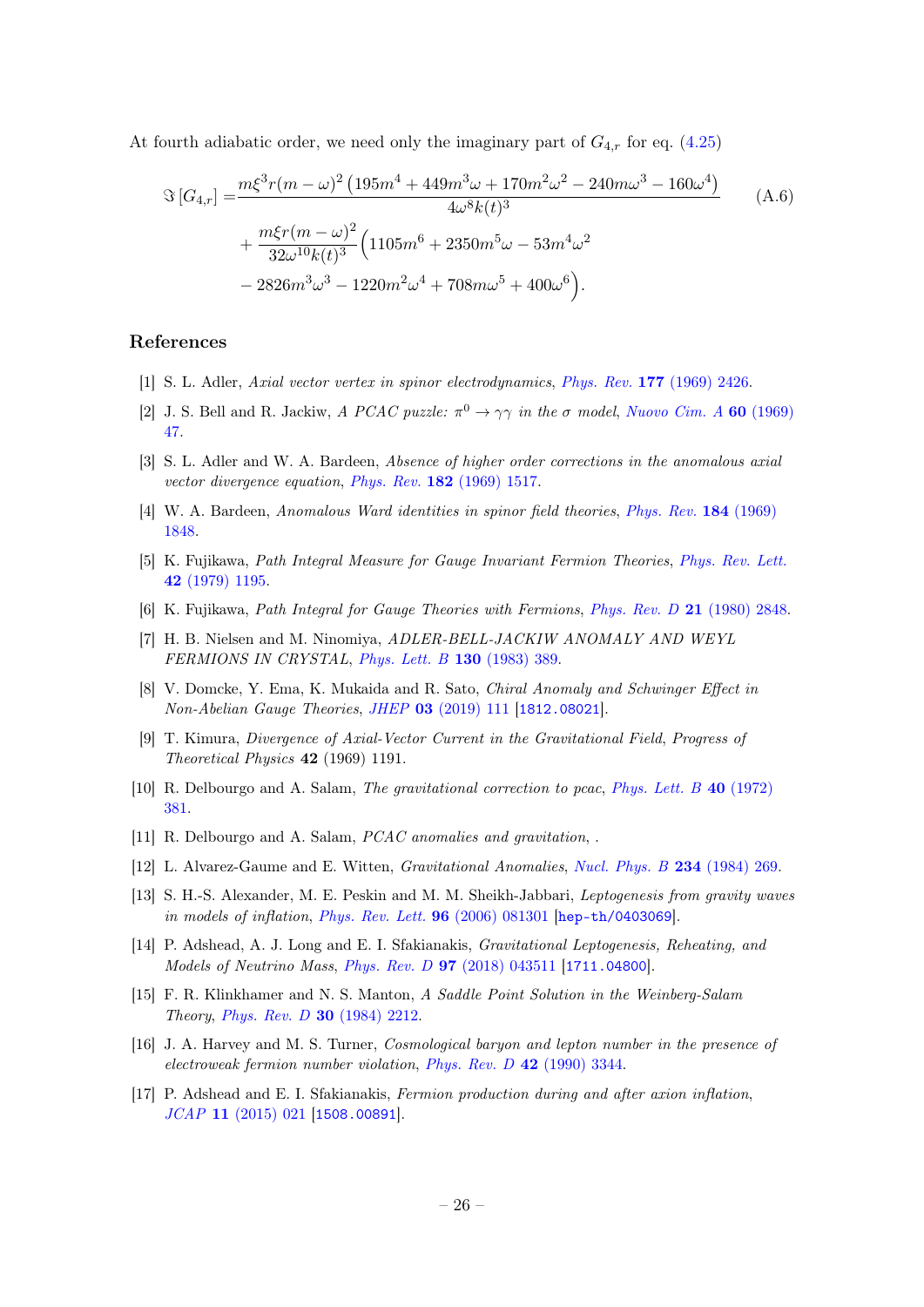- [18] P. Adshead and E. I. Sfakianakis, Leptogenesis from left-handed neutrino production during axion inflation, [Phys. Rev. Lett.](https://doi.org/10.1103/PhysRevLett.116.091301) 116 (2016) 091301 [[1508.00881](https://arxiv.org/abs/1508.00881)].
- <span id="page-27-4"></span>[19] P. Adshead, L. Pearce, M. Peloso, M. A. Roberts and L. Sorbo, Phenomenology of fermion production during axion inflation, JCAP 06 [\(2018\) 020](https://doi.org/10.1088/1475-7516/2018/06/020) [[1803.04501](https://arxiv.org/abs/1803.04501)].
- <span id="page-27-3"></span>[20] P. Adshead, L. Pearce, M. Peloso, M. A. Roberts and L. Sorbo, Gravitational waves from fermion production during axion inflation, JCAP 10 [\(2019\) 018](https://doi.org/10.1088/1475-7516/2019/10/018) [[1904.10483](https://arxiv.org/abs/1904.10483)].
- [21] L.-T. Wang and Z.-Z. Xianyu, In Search of Large Signals at the Cosmological Collider, [JHEP](https://doi.org/10.1007/JHEP02(2020)044) 02 [\(2020\) 044](https://doi.org/10.1007/JHEP02(2020)044) [[1910.12876](https://arxiv.org/abs/1910.12876)].
- [22] M. A. Roberts and L. Sorbo, Reviving chaotic inflation with fermion production: a supergravity model, JCAP **06** [\(2021\) 047](https://doi.org/10.1088/1475-7516/2021/06/047) [[2101.01796](https://arxiv.org/abs/2101.01796)].
- [23] V. Domcke and K. Mukaida, Gauge Field and Fermion Production during Axion Inflation, JCAP 11 [\(2018\) 020](https://doi.org/10.1088/1475-7516/2018/11/020) [[1806.08769](https://arxiv.org/abs/1806.08769)].
- [24] V. Domcke, B. von Harling, E. Morgante and K. Mukaida, Baryogenesis from axion inflation, JCAP 10 [\(2019\) 032](https://doi.org/10.1088/1475-7516/2019/10/032) [[1905.13318](https://arxiv.org/abs/1905.13318)].
- [25] V. Domcke, Y. Ema and K. Mukaida, Chiral Anomaly, Schwinger Effect, Euler-Heisenberg Lagrangian, and application to axion inflation, JHEP  $02$  [\(2020\) 055](https://doi.org/10.1007/JHEP02(2020)055) [[1910.01205](https://arxiv.org/abs/1910.01205)].
- [26] V. Domcke, Y. Ema, K. Mukaida and M. Yamada, Spontaneous Baryogenesis from Axions with Generic Couplings, JHEP 08 [\(2020\) 096](https://doi.org/10.1007/JHEP08(2020)096) [[2006.03148](https://arxiv.org/abs/2006.03148)].
- [27] V. Domcke, Y. Ema and K. Mukaida, Axion assisted Schwinger effect, JHEP 05 [\(2021\) 001](https://doi.org/10.1007/JHEP05(2021)001) [[2101.05192](https://arxiv.org/abs/2101.05192)].
- [28] V. Domcke, K. Schmitz and T. You, Cosmological Relaxation through the Dark Axion Portal, [2108.11295](https://arxiv.org/abs/2108.11295).
- [29] L. Mirzagholi, A. Maleknejad and K. D. Lozanov, Production and backreaction of fermions from axion- $SU(2)$  gauge fields during inflation, Phys. Rev. D 101 [\(2020\) 083528](https://doi.org/10.1103/PhysRevD.101.083528) [[1905.09258](https://arxiv.org/abs/1905.09258)].
- [30] A. Maleknejad, Dark Fermions and Spontaneous CP violation in SU(2)-axion Inflation, JHEP 07 [\(2020\) 154](https://doi.org/10.1007/JHEP07(2020)154) [[1909.11545](https://arxiv.org/abs/1909.11545)].
- [31] A. Maleknejad,  $SU(2)R$  and its axion in cosmology: A common origin for inflation, cold sterile neutrinos, and baryogenesis, Phys. Rev. D 104 [\(2021\) 083518](https://doi.org/10.1103/PhysRevD.104.083518) [[2012.11516](https://arxiv.org/abs/2012.11516)].
- [32] A. Maleknejad, Chiral Anomaly in  $SU(2)_R$ -Axion Inflation and the New Prediction for Particle Cosmology, JHEP 21 [\(2020\) 113](https://doi.org/10.1007/JHEP06(2021)113) [[2103.14611](https://arxiv.org/abs/2103.14611)].
- <span id="page-27-0"></span>[33] P. Agrawal, J. Fan and M. Reece, Clockwork Axions in Cosmology: Is Chromonatural Inflation Chrononatural?, JHEP 10 [\(2018\) 193](https://doi.org/10.1007/JHEP10(2018)193) [[1806.09621](https://arxiv.org/abs/1806.09621)].
- <span id="page-27-1"></span>[34] J. Quevillon and C. Smith, Axions are blind to anomalies, [Eur. Phys. J. C](https://doi.org/10.1140/epjc/s10052-019-7304-4) 79 (2019) 822 [[1903.12559](https://arxiv.org/abs/1903.12559)].
- <span id="page-27-2"></span>[35] M. E. Peskin and D. V. Schroeder, An Introduction to quantum field theory. Addison-Wesley, Reading, USA, 1995.
- <span id="page-27-5"></span>[36] A. Landete, J. Navarro-Salas and F. Torrenti, Adiabatic regularization for spin-1/2 fields, Phys. Rev. D 88 [\(2013\) 061501](https://doi.org/10.1103/PhysRevD.88.061501) [[1305.7374](https://arxiv.org/abs/1305.7374)].
- [37] A. Landete, J. Navarro-Salas and F. Torrenti, Adiabatic regularization and particle creation for spin one-half fields, Phys. Rev. D 89 [\(2014\) 044030](https://doi.org/10.1103/PhysRevD.89.044030) [[1311.4958](https://arxiv.org/abs/1311.4958)].